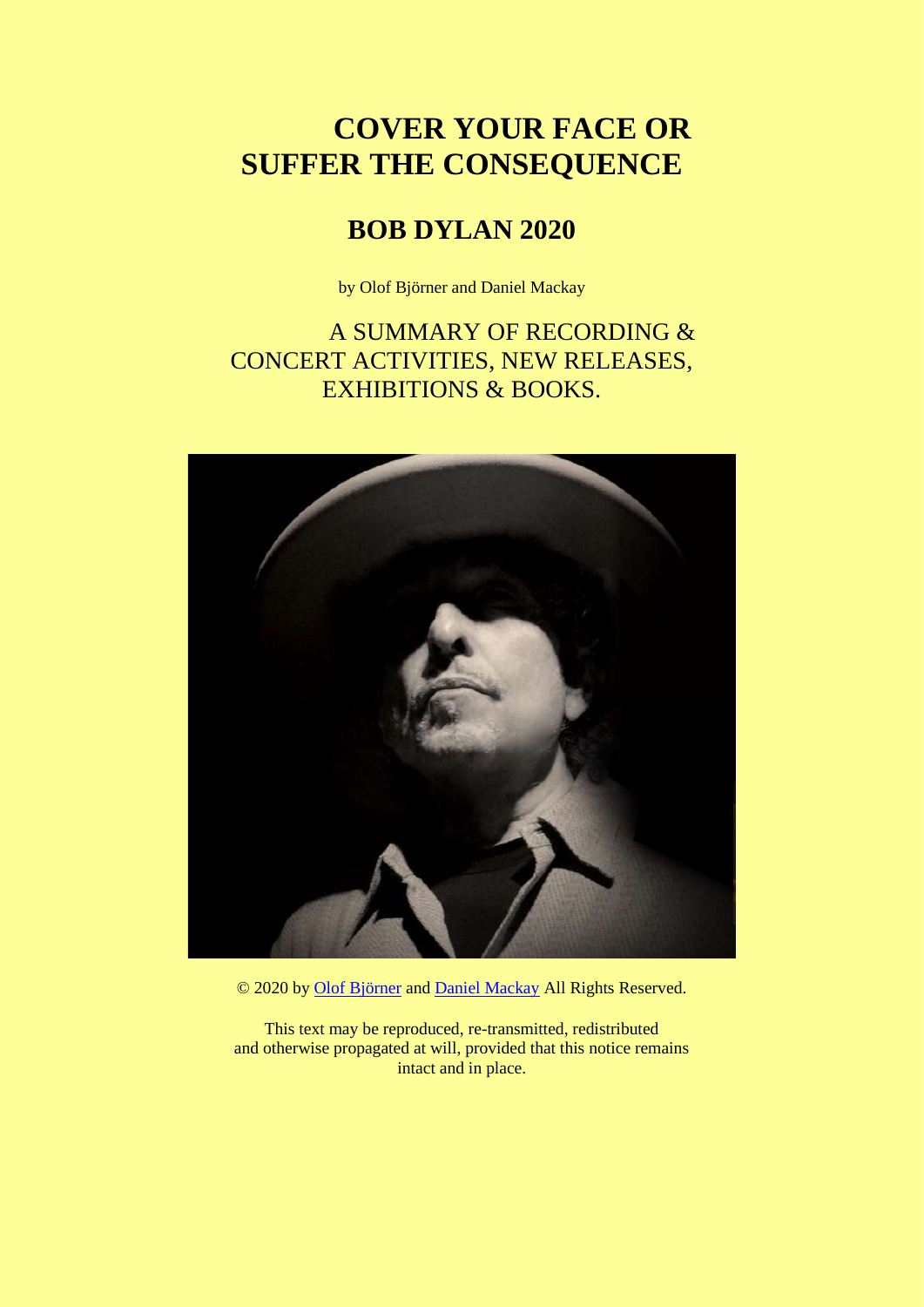## **CONTENT**

| 1.               | <b>INTRODUCTION</b> |                                 | 3                                            |    |   |
|------------------|---------------------|---------------------------------|----------------------------------------------|----|---|
| 2.               | 2020 AT A GLANCE    |                                 | 3                                            |    |   |
| 3.               | THE 2020 CALENDAR   |                                 | 4                                            |    |   |
| $\overline{4}$ . | <b>NEW RELEASES</b> |                                 | 9                                            |    |   |
|                  | 4.1                 |                                 | Rough & Rowdy Ways                           | 9  |   |
|                  | 4.2                 |                                 | The Best of The Bootleg Series               |    | 9 |
|                  | 4.3                 |                                 | 50 <sup>th</sup> Anniversary collection 1970 |    |   |
| 5.               |                     | THE NEVER ENDING TOUR           |                                              | 14 |   |
|                  | 5.1                 | Tour Of Japan                   |                                              | 14 |   |
|                  | 5.2                 | <b>Us Summer Tour</b>           |                                              | 14 |   |
| 6.               | <b>NEW BOOKS</b>    |                                 | 16                                           |    |   |
| 7.               |                     | <b>REFERENCES &amp; SOURCES</b> |                                              | 21 |   |
|                  |                     |                                 |                                              |    |   |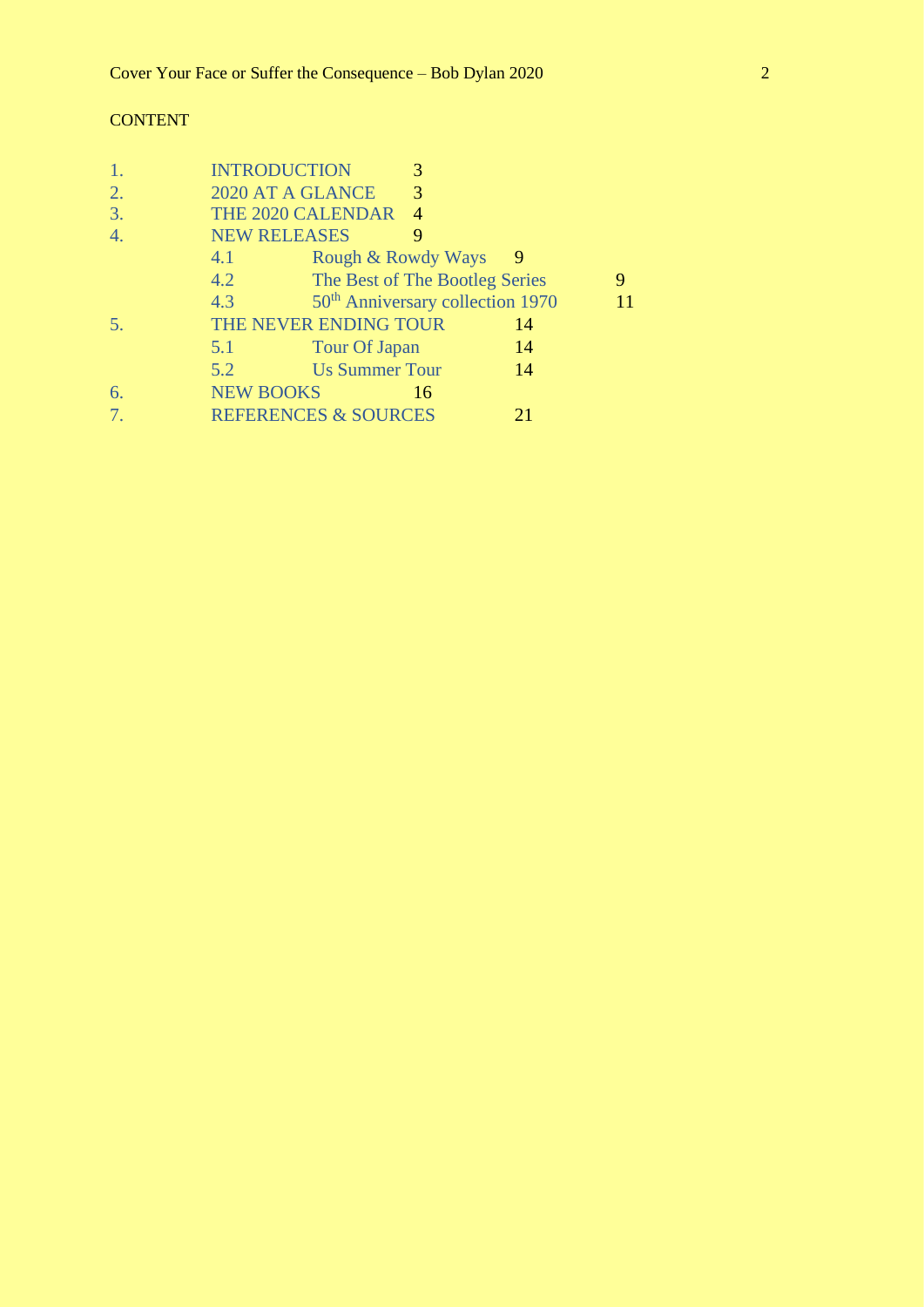## <span id="page-2-0"></span>**1. INTRODUCTION**

Unprecedented times. The world is affected by a global COVID-19 pandemic even as, after eight years, Dylan records and releases a new album of original songs (the most voluble of all his albums by far), *Rough and Rowdy Ways*, that fulfills the promise of his outstanding [2019 US Fall Tour](https://www.bjorner.com/DSN39980%20-%202019%20US%20Fall%20Tour.htm) and his dexterous dip into the Sinatra material both in albums and on stage in previous years. The album receives high praise from critics and generates significant attention for Dylan, who, rounding out his eighth decade, is forced to cancel both of his announced 2020 tours due to the pandemic.

## <span id="page-2-1"></span>**2. 2020 AT A GLANCE**

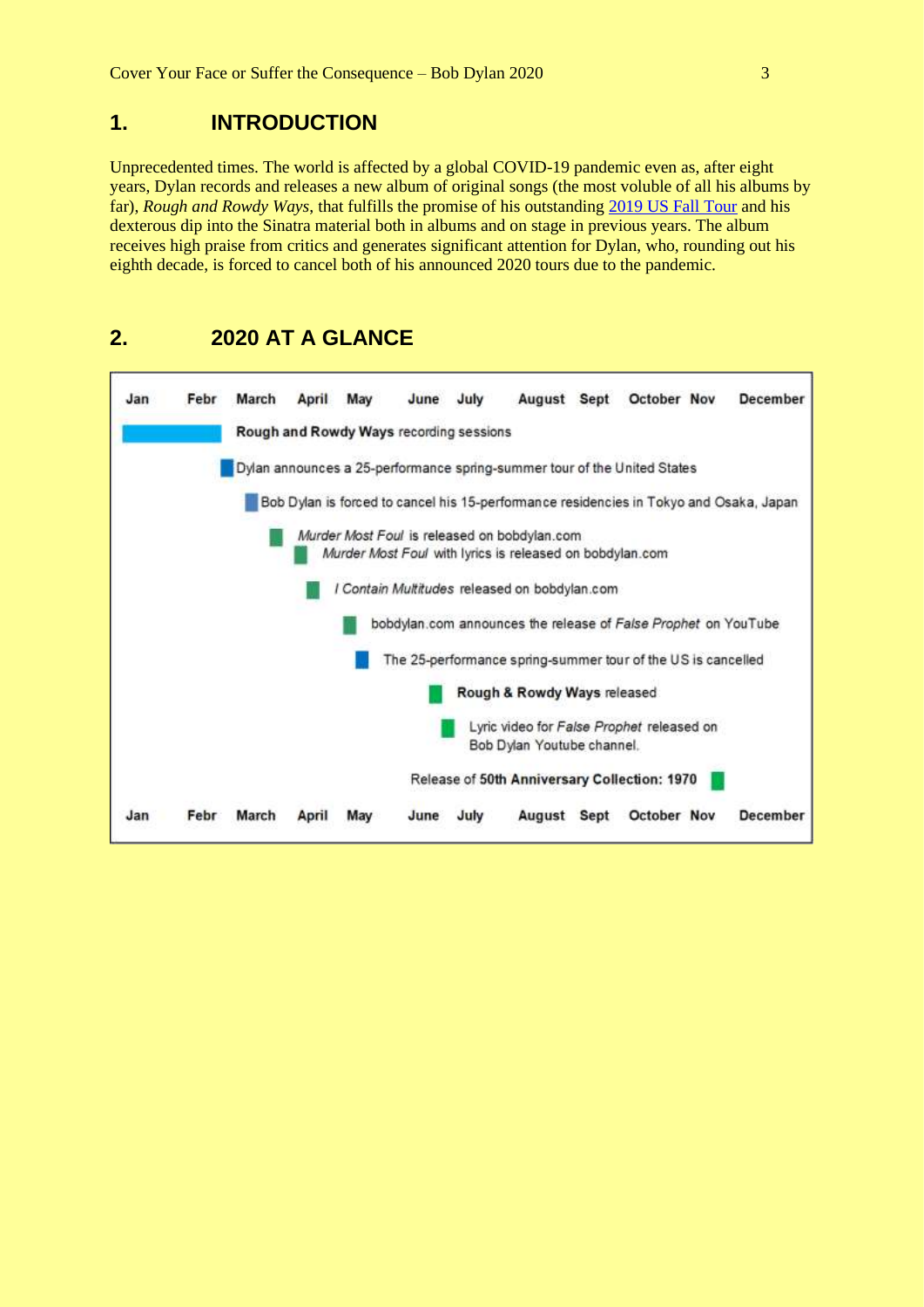## <span id="page-3-0"></span>**3. THE 2020 CALENDAR**

| <b>6 January</b> | Variety reports that Timothee Chalamet is in talks with Fox Searchlight to play Bob<br>Dylan in a biopic based on Elijah Wald's Dylan Goes Electric!: Newport, Seeger, Dylan,<br>and the Night that Split the Sixties (2015) to be directed by James Mangold                                                                                                                                                                                                                                                                               |  |
|------------------|--------------------------------------------------------------------------------------------------------------------------------------------------------------------------------------------------------------------------------------------------------------------------------------------------------------------------------------------------------------------------------------------------------------------------------------------------------------------------------------------------------------------------------------------|--|
| January-February | <b>Rough and Rowdy Ways is recorded at Sunset Sound Recorders in Los Angeles.</b>                                                                                                                                                                                                                                                                                                                                                                                                                                                          |  |
| 5 February       | Steel guitar player on "Meet Me in the Morning" (Blood on the Tracks) and Blood on the<br><i>Tracks</i> outtake "Call Letter Blues" (Bootleg Series vol. 2) and unused alternate "You're a<br>Big Girl Now" ( <i>Biograph</i> ), Buddy Cage, passes away at the age of 73.                                                                                                                                                                                                                                                                 |  |
| 7 February       | Conor McPherson's Girl From The North Country makes its Broadway debut with<br>previews at the Belasco Theatre before marking its official Broadway debut on 5 March.                                                                                                                                                                                                                                                                                                                                                                      |  |
| 11 February      | Heaven's Door Whiskey announces its availability at European retailers.                                                                                                                                                                                                                                                                                                                                                                                                                                                                    |  |
| 9 March          | Dylan announces a 25-performance spring-summer tour of the United States's Pacific<br>Northwest, West Coast, Southwest, South, and East Coast on his website with Nathaniel<br>Rateliff & the Night Sweats and Hot Club of Cowtown (featuring former Dylan band<br>member Elana James) to alternate opening for him on tour.                                                                                                                                                                                                               |  |
| 12 March         | Bob Dylan is forced to cancel his 15-performance residencies in both Tokyo and Osaka,<br>Japan that were to have taken place from April 1 <sup>st</sup> to April 24 <sup>th</sup> with a statement from<br>UDO Artists Inc. on his website: "Given the situation of the widespread Coronavirus, our<br>Prime Minister has requested that we cancel or postpone all forthcoming concerts or<br>events in late March and beyond [] We will look to rebook the shows in the future."                                                          |  |
| 22 March         | Musician Eric Weissberg, who performed on the <i>Blood on Tracks</i> version of "Meet Me in<br>the Morning" and who features in Bootleg Series vol. 14: More Blood, More Tracks, dies<br>in Michigan at the age of 80.                                                                                                                                                                                                                                                                                                                     |  |
| 24 March         | With a Facebook video posting, Teresa Williams, wife to former Dylan band member<br>Larry Campbell (1997-2004), reveals that Campbell has COVID-19. He recovers by mid-<br>May and the two release a duet of them performing Rev. Gary Davis's "Let's Get<br>Together Right Down Here" on YouTube to celebrate his recovery.                                                                                                                                                                                                               |  |
| 27 March         | With a note on his website and social media platforms about "gratitude for all your<br>support and loyalty across the years," Dylan unexpectedly releases the longest studio<br>recording of his career online at midnight (Eastern Standard Time), "Murder Most Foul,"<br>describing it as "an unreleased song we recorded a while back" and signing off with "Stay<br>safe, stay observant and may God be with you." The website posting is updated with a<br>link to the song's lyrics on 6 April.                                      |  |
| 7 April          | Beloved singer and songwriter – and former "New Dylan" – John Prine passes away at<br>the age of 73 in a Nashville hospital from complications resulting from COVID-19.                                                                                                                                                                                                                                                                                                                                                                    |  |
| 8 April          | Dylan achieves his first ever Billboard #1 song when "Murder Most Foul" tops the<br>bewildering "Rock Digital Song Sales" Billboard chart.                                                                                                                                                                                                                                                                                                                                                                                                 |  |
| 17 April         | Three weeks to the hour after the release of "Murder Most Foul," Dylan releases a new<br>song online, "I Contain Multitudes," increasing speculation about a new album to a fever<br>pitch.                                                                                                                                                                                                                                                                                                                                                |  |
| 4 May            | Beat poet Michael McClure dies in Oakland, California at the age of 87 as a result of<br>complications from a stroke, leaving ninety-year-old Gary Snyder as the last living poet<br>who read at the Six Gallery reading of October 7, $1955 -$ generally regarded as the initial<br>public expression of the Beat movement. Photographs by Larry Keenan taken in the alley<br>outside of City Lights Bookstore of Dylan, McClure, Allen Ginsberg, and Robbie<br>Robertson on December 5, 1965 are frequently reprinted in books on Dylan. |  |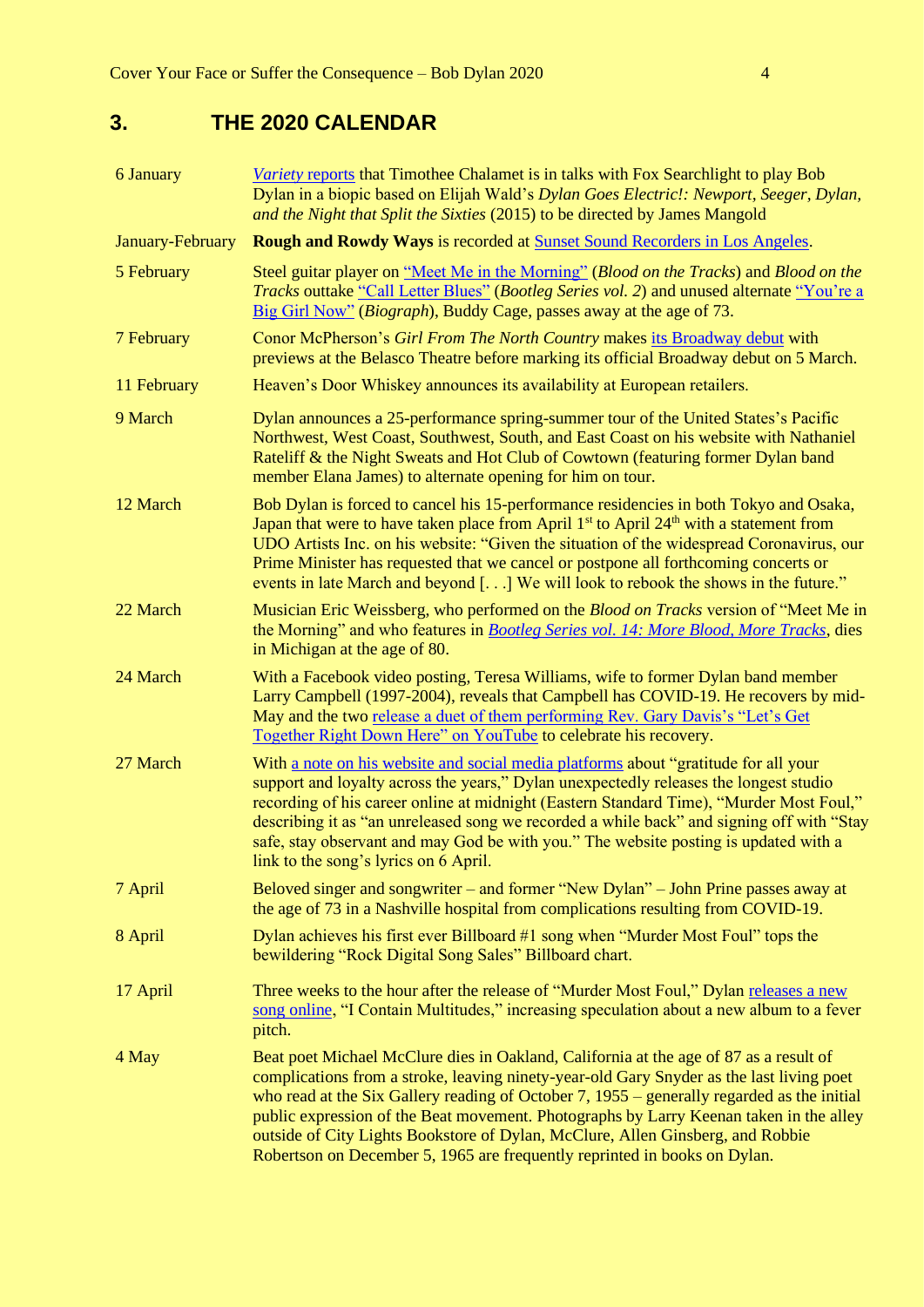McClure's essay *Bob Dylan: The Poet's Poet*, originally published in the March 14, 1974 issue of *Rolling Stone* was reprinted by Beat Scene Press in their 2019 Chapbook Series. 8 May **At midnight, Dylan uses his website and social platforms to announce a forthcoming** album of original songs, *Rough and Rowdy Ways*, to be released 19 June. Accompanying this announcement, Dylan releases a third new song, "False Prophet," [online.](https://www.bobdylan.com/news/false-prophet/) 9 May "The Architect of Rock & Roll," Little Richard, passes away at his home in Tullahoma, Tennessee at the age of 87. Within hours of the announcement, Dylan eulogises him on Twitter and Facebook: "I just heard the news about Little Richard and I'm so grieved. He was my shining star and guiding light back when I was only a little boy. His was the original spirit that moved me to do everything I would do. I played some shows with him in Europe in the early nineties and got to hang out in his dressing room a lot. He was always generous, kind and humble. And still dynamite as a performer and a musician and you could still learn plenty from him. In his presence he was always the same Little Richard that I first heard and was awed by growing up and I always was the same little boy. Of course he'll live forever. But it's like a part of your life is gone." 12 May "In the interest of public health and safety and after many attempts to try and reschedule these shows for a workable timeframe this year," Dylan cancels his 25-night tour of the Pacific Northwest, the West Coast, the Southwest, the South, and the East Coast in the United States due to the COVID-19 pandemic, making it likely that 2020 will be the first year without a Bob Dylan tour since 1985. 25 May Dylan band member from 1992-1999, Bucky Baxter, passes away from a stroke in Florida at the age of 65. Baxter played 740 shows with Dylan, his pedal steel contributing significantly to Dylan's sound, which continued for decades after his departure as first Larry Campbell and then Donnie Herron assumed the multi-instrumentalist role in Dylan's band. 19 June *Rough and Rowdy Ways* – recorded only a few months earlier at [Sound City Recorders](https://www.bjorner.com/DSN40510%20-%20Rough%20And%20Rowdy%20Ways.htm)  [in Los Angeles](https://www.bjorner.com/DSN40510%20-%20Rough%20And%20Rowdy%20Ways.htm) – is released by Columbia Records. The album was also released in its entirety as a [playlist on Dylan's official YouTube channel,](https://www.youtube.com/playlist?list=OLAK5uy_kqAopNs8YTdcVv-aTY0fBZqiEWI4jmtgI) a first for a Dylan album release. The album receives universal acclaim from critics, earning a 95/100 metascore from [Metacritic.](https://www.metacritic.com/music/rough-and-rowdy-ways/bob-dylan) 22 June Debut of th[e "official lyric video" for "False Prophet"](https://www.youtube.com/watch?v=aIF0gkqvaQ0&list=OLAK5uy_kqAopNs8YTdcVv-aTY0fBZqiEWI4jmtgI) on Dylan's official YouTube channel. 26 June New York graphic designer Milton Glaser – who created the poster wherein Dylan's silhouette was wreathed with a psychedelic, rainbow-hued halo of hair – dies in New York City at the age of 91. This poster was packaged with the 1967 LP *Bob Dylan's Greatest Hits*. 6 July Multi-instrumentalist and singer Charlie Daniels, who played guitar on *[Nashville Skyline](https://www.bjorner.com/DSN01679%201969.htm#DSN01680)* and both bass guitar and guitar on *[Self Portrait](https://www.bjorner.com/DSN01679%201969.htm#DSN01714)* and *[New Morning](https://www.bjorner.com/DSN01790%201970.htm#DSN01810)*, dies of a stroke at the age of 83 in a hospital in Hermitage, Tennessee. "When Charlie was around, something good would usually come out of the sessions," Dylan recalled in *Chronicles Volume One* 25 July Musician, writer, broadcaster, & lecturer CP Lee, who authored multiple books on Dylan, specializing in chronicling the [infamous "Judas" heckle from Manchester Free Trade Hall](https://www.bjorner.com/DSN01225%20(66).htm#DSN1510)  [in 1966,](https://www.bjorner.com/DSN01225%20(66).htm#DSN1510) dies in England at the age of 70. 5 August American writer Pete Hamill, former editor of the *New York Post*, editor-in-chief of *The New York Daily News*, and author of the liner notes to 1975's *Blood on the Tracks*, dies in New York City at the age of 85. 3 September Pianist Bill Pursell, who played on "Early Morning Rain," "Woogie Boogie," "Copper Kettle," "Belle Isle," and "All the Tired Horses" during [the fourth overdub session for](https://www.bjorner.com/DSN01790%201970.htm#DSN01804)  *[Self Portrait](https://www.bjorner.com/DSN01790%201970.htm#DSN01804)*, passes away in Nashville at the age of 9[4 as a consequence of complications](https://www.latimes.com/obituaries/story/2020-09-05/william-pursell-grammy-nominated-composer-dies-covid19)  [from COVID-19.](https://www.latimes.com/obituaries/story/2020-09-05/william-pursell-grammy-nominated-composer-dies-covid19)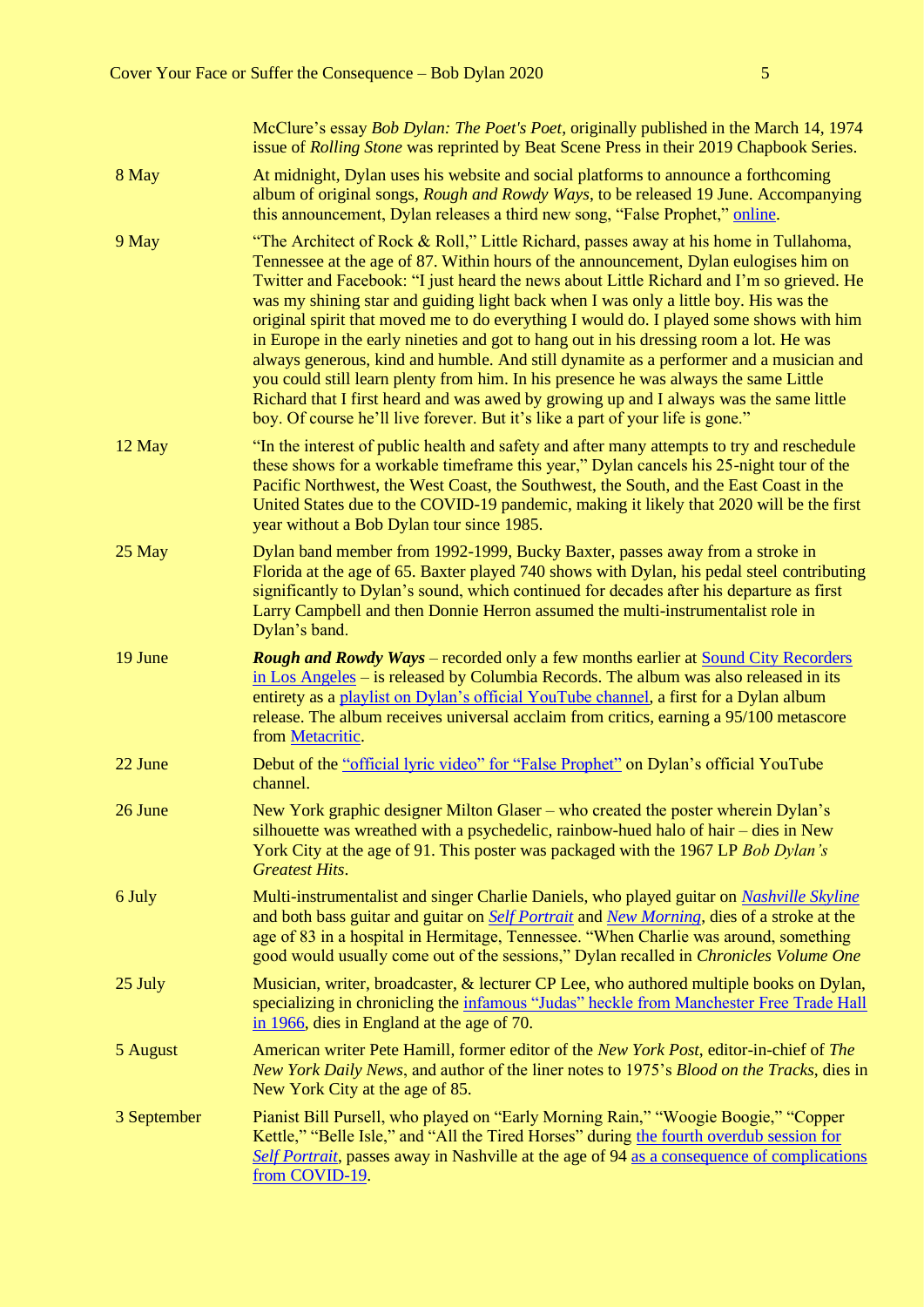| 5 September  | Music journalist Dan O'Neil, who was the "kid journalist" seen interviewing Dylan<br>before his Sheffield performance in <i>Don't Look Back</i> , dies in Cardiff at the age of 90.                                                                                                                                                                                                                                                                                                                                                                                                                                                                                                                                                                                                                                                                                            |
|--------------|--------------------------------------------------------------------------------------------------------------------------------------------------------------------------------------------------------------------------------------------------------------------------------------------------------------------------------------------------------------------------------------------------------------------------------------------------------------------------------------------------------------------------------------------------------------------------------------------------------------------------------------------------------------------------------------------------------------------------------------------------------------------------------------------------------------------------------------------------------------------------------|
| 9 September  | The documentary Jimmy Carter: Rock & Roll President opens in select theaters in the<br>United States. The film, which emphasizes the role of the youth movement in Carter's<br>1976 election, features a recent interview that screenplay author Bill Flanagan conducted<br>with Dylan. "When I first met Jimmy, the first thing he did was quote my songs back to<br>me," Dylan recalls in the film. "It was the first time that I realized that my songs had<br>reached into the establishment world. And I had no experience in that realm; I had never<br>seen that side, so it made me a little uneasy. He put my mind at ease by not talking down<br>to me and showing me that he had a sincere appreciation for the songs I had written. He<br>was a kindred spirit to me of a rare kind. The kind of man you don't meet every day and<br>you're lucky if you ever do." |
|              | Carter and Dylan first met after Dylan and the Band's second of two Atlanta<br>performances. In the documentary, Carter relates that "The only questions he asked me<br>were questions about my Christian faith, and what it meant to me. Basically the principles<br>of it." Director Mary Wharton said of the Dylan interview, "He was gracious and<br>professional, and he showed up with some great ideas about what he wanted to say about<br>Carter. He also seemed to be enjoying himself that day and gave us a lot more of his time<br>that I ever would have expected."                                                                                                                                                                                                                                                                                              |
| 21 September | A new episode of Theme Time Radio Hour recorded during the pandemic, "Whiskey,"<br>broadcasts on <b>SiriusXM's Deep Tracks</b> channel at noon (Eastern Standard Time) to<br>celebrate Bourbon Heritage Month (who knew?). For the next week until 28 September,<br>the 100 previously released episodes of Theme Time Radio Hour (2006-2009) broadcast<br>back-to-back on Deep Tracks. The new episode is two-hours and features a spry Dylan<br>spinning records. For more info please refer to the session page.                                                                                                                                                                                                                                                                                                                                                            |
| 22 September | <i>Rolling Stone</i> publishes a revised list of its "500 Greatest Albums of All Time," wherein<br>Dylan albums appear eight times (Blood on the Tracks [#9], Highway 61<br>Revisited [#18], Blonde on Blonde [#38], Bringing It All Back Home [#181], The<br>Freewheelin' Bob Dylan [#255], The Basement Tapes [#335], John Wesley<br><i>Harding</i> [#337], and " <i>Love &amp; Theft</i> " [#411]).                                                                                                                                                                                                                                                                                                                                                                                                                                                                         |
|              | He has more albums on the list than any except John Lennon (eleven), George Harrison<br>(ten), Paul McCartney (ten), and Ringo Starr (nine). The 2003 and 2012 editions of the<br>list both included eleven Dylan albums.                                                                                                                                                                                                                                                                                                                                                                                                                                                                                                                                                                                                                                                      |
| 28 September | Vanguard Records co-founder, music producer, and musicologist Maynard Solomon, who<br>released albums by The Weavers, Joan Baez, and Odetta, and passed on recording Bob<br>Dylan in 1961 because he was "too visceral," dies in New York City at the age of 90.                                                                                                                                                                                                                                                                                                                                                                                                                                                                                                                                                                                                               |
| 2 October    | Release of The Best of The Bootleg Series. For more info please refer to section 4.2.                                                                                                                                                                                                                                                                                                                                                                                                                                                                                                                                                                                                                                                                                                                                                                                          |
| 8 October    | The Swedish Academy announces that Louise Glück wins the 2020 Nobel Prize for<br>Literature "for her unmistakable poetic voice that with austere beauty makes individual<br>existence universal"; she is the first American to win the prize since Dylan's 2016 win.                                                                                                                                                                                                                                                                                                                                                                                                                                                                                                                                                                                                           |
| 15 October   | The Wrap announces that Dylan's production company Grey Water Park Productions will<br>co-produce Calico Joe, a film based on the John Grisham novel (2012) concerning the<br>fictional Joe Castle ("Calico Joe") who was nearly killed by a pitch in 1973. Of the script,<br>co-written by Grant Heslov and George Clooney, Dylan said in a statement: "George and<br>Grant see in this book what I see in it $-$ a powerful story that will resonate with young and<br>old alike. People in all walks of life will be able relate to it."                                                                                                                                                                                                                                                                                                                                    |
| 21 October   | Douglas Brinkley's "Inside Bob Dylan's Lost Interviews and Unseen Letters" is<br>published online at rollingstone.com and in the November issue of Rolling Stone,<br>detailing the contents of the R.R. Auction mentioned in the 19 November entry below.                                                                                                                                                                                                                                                                                                                                                                                                                                                                                                                                                                                                                      |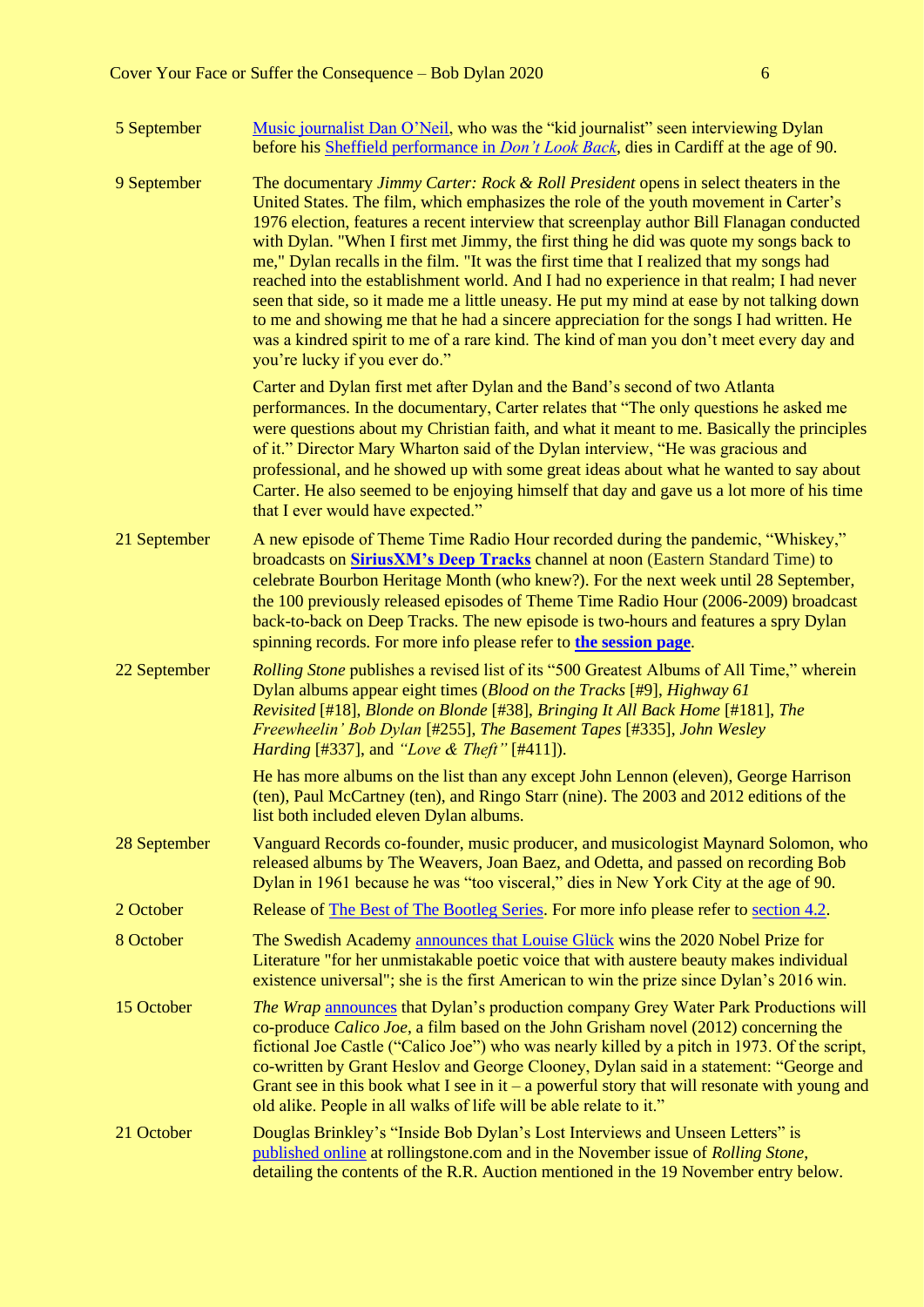| 23 October  | Arlo Guthrie announces on his website that, after four years of suffering ministrokes, he<br>is retiring from touring and stage shows.                                                                                                                                                                                                                                                                                                                                                                                                                                                                                                                                                                                                                                                                                                                                                                                                                                                                                                                                                                                                                                                                                                                                                                                                                                                                                                                                                                                                                                                                                                                                                        |
|-------------|-----------------------------------------------------------------------------------------------------------------------------------------------------------------------------------------------------------------------------------------------------------------------------------------------------------------------------------------------------------------------------------------------------------------------------------------------------------------------------------------------------------------------------------------------------------------------------------------------------------------------------------------------------------------------------------------------------------------------------------------------------------------------------------------------------------------------------------------------------------------------------------------------------------------------------------------------------------------------------------------------------------------------------------------------------------------------------------------------------------------------------------------------------------------------------------------------------------------------------------------------------------------------------------------------------------------------------------------------------------------------------------------------------------------------------------------------------------------------------------------------------------------------------------------------------------------------------------------------------------------------------------------------------------------------------------------------|
| 25 October  | American Beat poet and San Francisco's poet laureate, Diane di Prima, passes away in<br>San Francisco at the age of 86.                                                                                                                                                                                                                                                                                                                                                                                                                                                                                                                                                                                                                                                                                                                                                                                                                                                                                                                                                                                                                                                                                                                                                                                                                                                                                                                                                                                                                                                                                                                                                                       |
| 28 October  | Texas songwriter and singer Billy Joe Shaver passes away in Waco Texas at the age of<br>81. Dylan recorded his "Old Five and Dimers Like Me" during the 1986 Hearts of Fire<br>recording sessions and mentioned him by name in "I Feel a Change Comin' On" released<br>on Together Through Life.                                                                                                                                                                                                                                                                                                                                                                                                                                                                                                                                                                                                                                                                                                                                                                                                                                                                                                                                                                                                                                                                                                                                                                                                                                                                                                                                                                                              |
| 30 October  | Castle Fine Art announces the second instalment of Mondo Scripto. The 2020 edition<br>includes handwritten lyrics to six songs in pen or pencil (some featuring lyrical updates)<br>by Dylan, each accompanied by a single pencil drawing also by Dylan. The six songs<br>included in this edition are: "Don't Think Twice, It's All Right," "Girl From the North<br>Country," "I Want You," "It Ain't Me, Babe," "Just Like a Woman," and "Subterranean<br><b>Homesick Blues."</b>                                                                                                                                                                                                                                                                                                                                                                                                                                                                                                                                                                                                                                                                                                                                                                                                                                                                                                                                                                                                                                                                                                                                                                                                           |
| 19 November | Boston-based R.R. Auction announces that the collection privately held by the late<br>Minnesota roots musician and music critic Tony Glover, longtime Dylan friend, was sold<br>as individual lots for \$495,000 with the majority of the key pieces going to an<br>undisclosed bidder. Significant Dylan items include handwritten Dylan letters to Glover<br>from 20 January 1962 and 16 February 1962, a typewritten and unsigned letter to Glover<br>from 6 December 1963, a typewritten signed letter to Dylan postmarked 13 November<br>1964, unpublished handwritten lyrics to a Dylan song written for Big Joe Williams from<br>May 1962 ("My eyes are cracked I think I been framed $\ell$ can't seem to remember the<br>sound of my name / What did he teach you I heard someone shout / Did he teach you to<br>wheel $\&$ wind yourself out / Did he teach you to reveal, respect, and repent the blues / No<br>Jack he taught me how to sleep in my shoes."), four 60-minute audio cassettes containing<br>Glover's unpublished interview with Dylan (for Esquire) that took place in Dylan's<br>Manhattan office on 18, 22, and 24 March 1971, the handwritten annotations and<br>revisions by Dylan of the typewritten transcript of those interviews, Glover's reel-to-reel<br>of the "Minnesota Party Tape," a telegram from Dylan to Glover ("Thanks for the<br>eloquent notes. True articles of faith. You were there. Still are. And always will be."), a<br>poster from Dylan's 1961 appearance at Gerde's Folk City, a program for Dylan's 1961<br>Carnegie Chapter Hall concert, Broadside sheet music, and various signed and unsigned<br>Dylan photographs and books. |
| 30 November | The 3-CD Bob Dylan – $50th$ Anniversary Collection 1970 is made available for order<br>through European retailers as an extremely limited release set for a 4 December release. It<br>includes Dylan's studio recordings from 1970 that remained unreleased after Self Portrait<br>(1970), New Morning (1970), Dylan (1973), The Bootleg Series Volumes 1-3 (Rare and<br>Unreleased) 1961-1991 (1991), and The Bootleg Series vol. 10: Another Self Portrait<br>(2013). The release would later be released in 2021 as a digital album in all markets by<br>Columbia featuring new cover art and liner notes by Michael Simmons.                                                                                                                                                                                                                                                                                                                                                                                                                                                                                                                                                                                                                                                                                                                                                                                                                                                                                                                                                                                                                                                              |
| 7 December  | The New York Times announces that Bob Dylan sold both the publishing rights and also<br>Dylan's songwriter's share to his entire catalog of over 600 songs for an estimated \$300<br>million to Universal Music Publishing Group. Universal claims that Dylan's songs have<br>been covered over 6000 times.                                                                                                                                                                                                                                                                                                                                                                                                                                                                                                                                                                                                                                                                                                                                                                                                                                                                                                                                                                                                                                                                                                                                                                                                                                                                                                                                                                                   |
|             | "To represent the body of work of one of the greatest songwriters of all time — whose<br>cultural importance can't be overstated — is both a privilege and a responsibility," noted<br>Jody Gerson, the chief executive of Universal's publishing division. Dylan did not issue a<br>statement. The publishing rights will stay with Universal until seventy years after Dylan's<br>death. The article reveals that Dylan's catalogue includes only one song on which Dylan<br>does not have either songwriting or co-songwriting credit: Robbie Robertson's The<br>Weight.                                                                                                                                                                                                                                                                                                                                                                                                                                                                                                                                                                                                                                                                                                                                                                                                                                                                                                                                                                                                                                                                                                                   |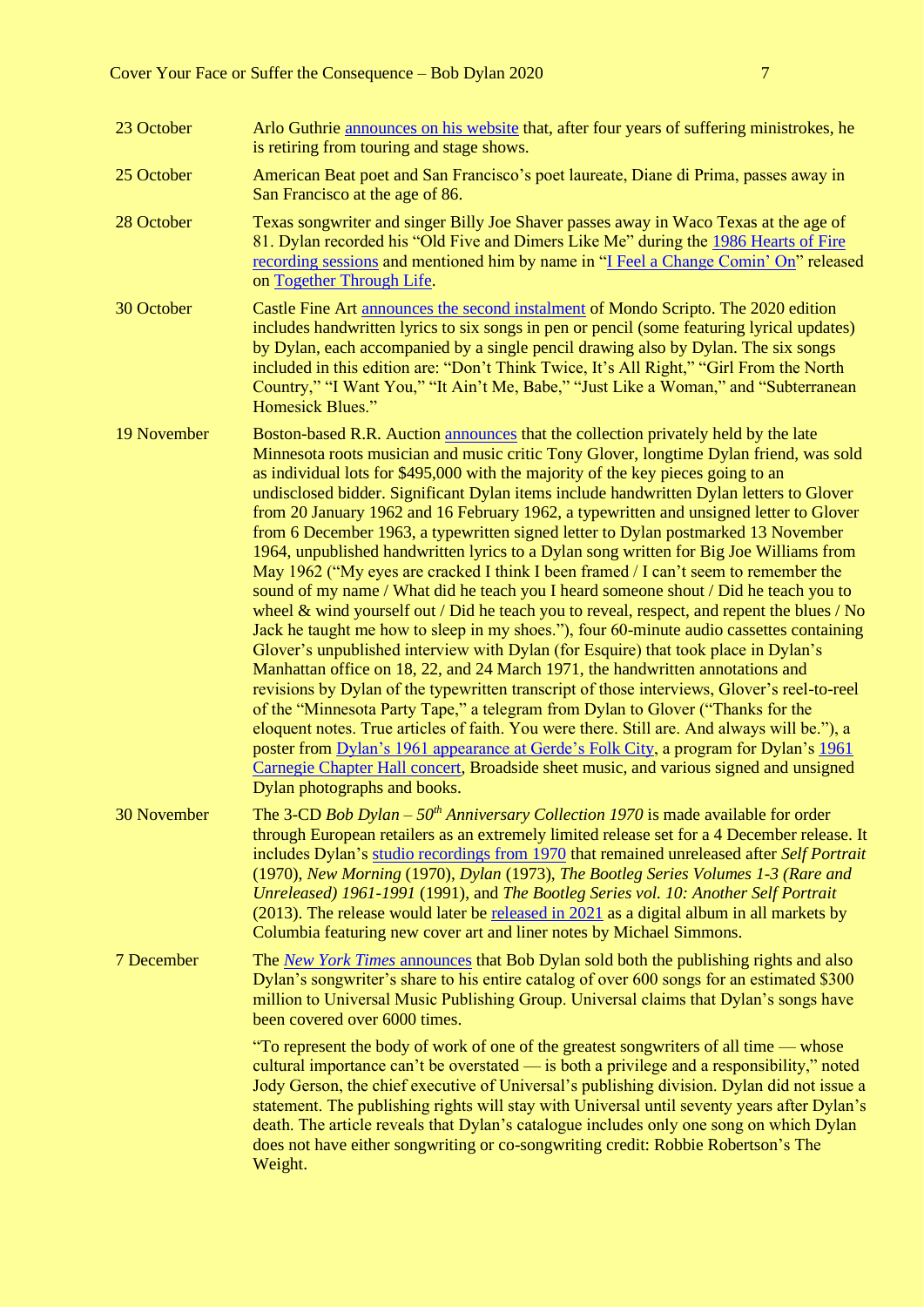13 December Inspiration for Dylan's ["Gypsy Lou,"](https://www.bjorner.com/DSN00340%201963.htm#DSN00555) Bohemian and free spirit [Gypsy Lou Webb,](https://www.bayoubrief.com/2020/12/16/obituary-new-orleans-publishing-pioneer-louise-gypsy-lou-webb-passes-on-at-104/) cofounder of Loujon Press, which published the work of Henry Miller, Charles Bukowski, Allen Ginsberg, Jack Kerouac, Lawrence Ferlinghetti, and William Burroughs, passes away at the age of 104 in Slidell, Louisiana.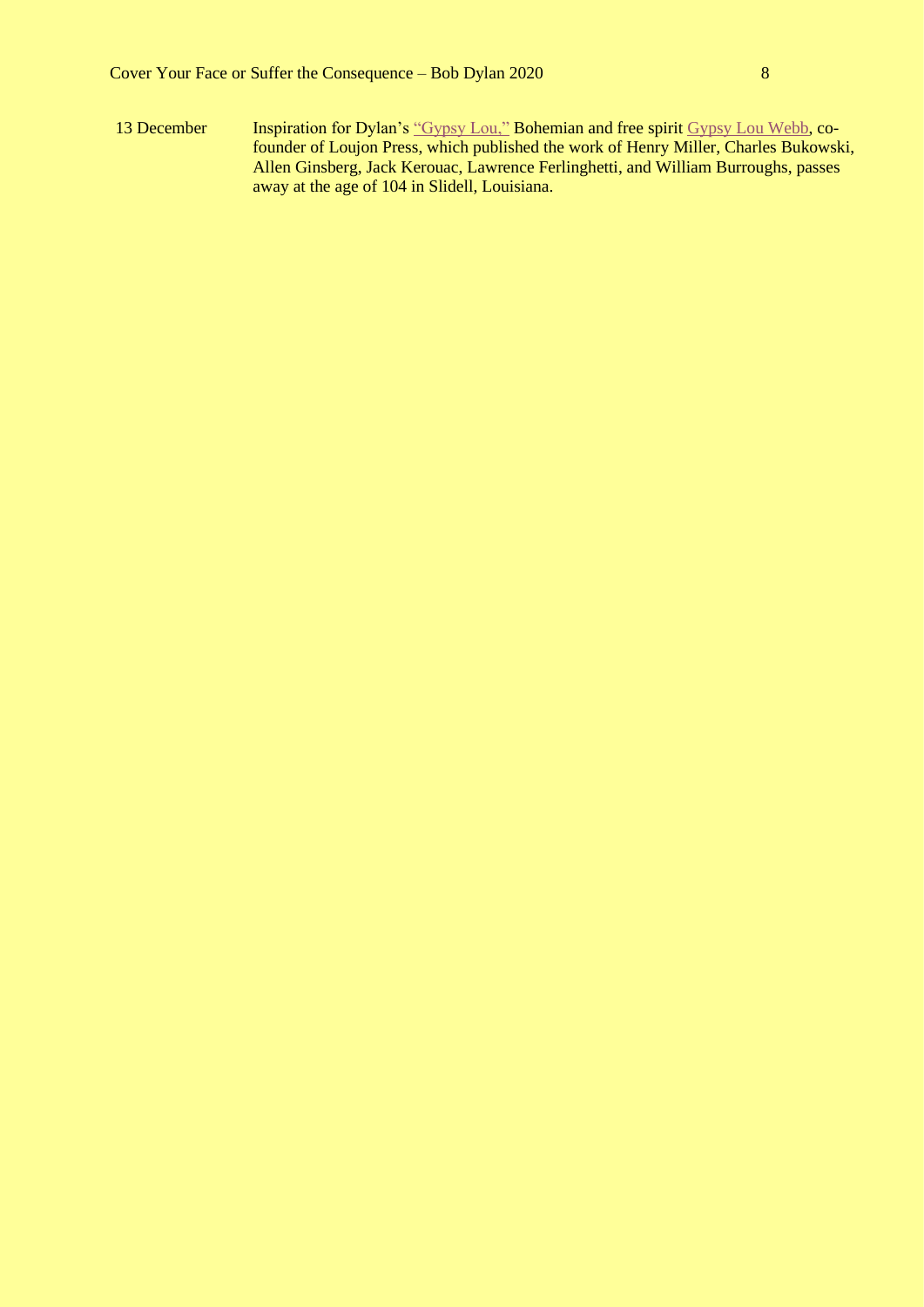## <span id="page-8-0"></span>**4. NEW RELEASES**

## <span id="page-8-1"></span>**4.1 Rough & Rowdy Ways**

Bob Dylan's first album with new original songs since 2012 is released 19 June 2020. Three songs were released in advance on bobdylan.com.

For details please refer to the session page [here.](https://www.bjorner.com/DSN40510%20-%20Rough%20And%20Rowdy%20Ways.htm)



### <span id="page-8-2"></span>**4.2 The Best of The Bootleg Series**



[Columbia/Legacy Recordings releases](https://theseconddisc.com/2020/10/05/digital-round-up-bob-dylan-collects-rarities-on-best-of-the-bootleg-series-releases-new-episode-of-theme-time-radio-hour/) *The Best of the Bootleg Series* as a digital-only compilation album through Spotify, Amazon, and Qobuz.

The 28-track compilation draws from most of the Bootleg Series volumes, passing over volume 4 (but, curiously including "Baby Let Me Follow You Down" from *The Real Royal Albert Hall 1966 Concert!*, which was not part of the Bootleg Series) and volume 6 (*Bob Dylan Live 1964, Concert at Philharmonic Hall*).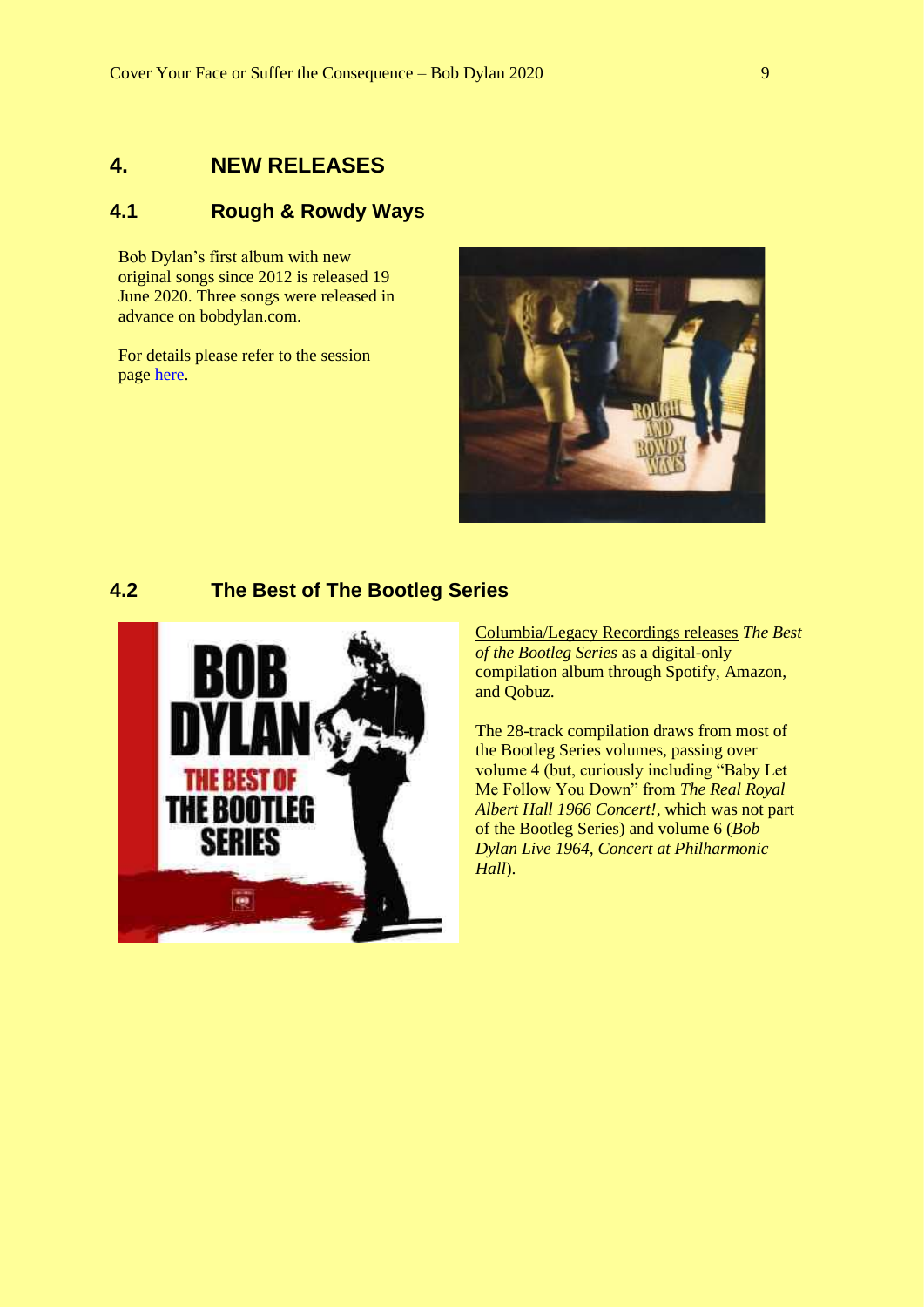#### **Sources**

| BS#            | Trk#      |                                                                                  |
|----------------|-----------|----------------------------------------------------------------------------------|
| 66L            | 3         | The Real Royal Albert Hall 1966 Concert!, Columbia/Legacy CD 88985374342,        |
|                |           | 2016                                                                             |
| $1-3$          | 2, 8, 24, | Bootleg Series Volumes 1 - 3 [Rare & Unreleased] 1961-1991, Columbia CD C3K      |
|                | 25, 28    | 47382, 1991                                                                      |
| 5 <sup>5</sup> | 12, 20    | Live 1975 (The Rolling Thunder Revue) – The Bootleg Series, Vol. 5,              |
|                |           | Columbia/Legacy CD COL-5101402, 2002                                             |
| $\overline{7}$ | 4, 6      | No Direction Home: The Soundtrack - The Bootleg Series Vol. 7, Columbia Legacy   |
|                |           | CD 520358 2, 30 August 2005                                                      |
| 8              | 13, 91,   | Tell Tale Signs (Rare And Unreleased 1989-2006) - The Bootleg Series, Vol. 8,    |
|                | 21        | Columbia/Legacy CD 88697357952, 2008                                             |
| 9              | 27        | The Witmark Demos: 1962-1964 – The Bootleg Series, Vol. 9, Columbia/Legacy CD    |
|                |           | 88697761782, 2010                                                                |
| 10             | 7, 9, 18  | Another Self Portrait (1969-1971) – The Bootleg Series, Vol. 10, Columbia/Legacy |
|                |           | CD 8888334882, 2013                                                              |
| 11             | 14, 15    | The Basement Tapes Complete: The Bootleg Series, Vol. 11, Columbia/Legacy        |
|                |           | CD88875016122, 2014                                                              |
| 12             | 10, 11    | The Cutting Edge 1965 - 1966: The Bootleg Series Vol.12, Columbia/Legacy CD      |
|                |           | 88875124412, 2015                                                                |
| 13             | 5, 22     | Trouble No More: The Bootleg Series Vol.13 / 1979-1981, Columbia CD              |
|                |           | 8898545465, 2017                                                                 |
| 14             | 1, 26     | More Blood, More Tracks - The Bootleg Series Vol. 14 (Deluxe Edition),           |
|                |           | Columbia/Legacy CD 19075858962, 2018                                             |
| 15             | 16, 17,   | Travelin' Thru: The Bootleg Series Vol. 15 1967-1969, Columbia/Legacy CD         |
|                | 23        | 19075981921, 2019                                                                |

| #  | <b>Song</b>                            | note              | date                     | <b>BS</b>      |
|----|----------------------------------------|-------------------|--------------------------|----------------|
| 1  | $Up$ To Me                             | take 1            | <u>16 September 1974</u> | 14             |
| 2  | <b>Blind Willie McTell</b>             | outtake           | 5 May 1983               | $1-3$          |
| 3  | <b>Baby, Let Me Follow You Down</b>    | live              | <u>26 May 1966</u>       | 66L            |
| 4  | Maggie's Farm                          | live              | 25 July 1965             | $\overline{7}$ |
| 5  | The Groom's Still Waiting At The Altar | live              | 13 November 1980         | 13             |
| 6  | Dink's Song                            | live              | Late September 1961      | 7 <sup>1</sup> |
| 7  | <b>Pretty Saro</b>                     | outtake 1 or 4    | <b>3 March 1970</b>      | 10             |
| 8  | Mama, You Been On My Mind              | outtake           | 9 June 1964              | $1 - 3$        |
| 9  | Mississippi                            | outtake           | <b>January 1997</b>      | 10             |
| 10 | Visions Of Johanna                     | take 5, rehearsal | 30 November 1965         | 12             |
| 11 | <b>Just Like Tom Thumb's Blues</b>     | take 3, rehearsal | 2 August 1965            | 12             |
| 12 | Tonight I'll Be Staying Here With You  | live              | 4 December 1975          | 5 <sup>5</sup> |
| 13 | <b>Born In Time</b>                    | outtake           | <b>28 February 1989</b>  | 8              |
| 14 | You Ain't Goin' Nowhere                | take 1            | May-October 1967         | 11             |
| 15 | All You Have to Do Is Dream            | take 2            | May October 1967         | 11             |
| 16 | <b>Wanted Man</b>                      | take 1            | 18 February 1969         | 15             |
| 17 | Tell Me That It Isn't True             | take 2            | 14 February 1969         | 15             |
| 18 | <i>Wallflower</i>                      | take 2            | 4 November 1971          | 10             |
| 19 | <b>Most Of The Time</b>                | alternate version | 12 March 1989            | $8\,$          |
| 20 | A Hard Rain's A-Gonna Fall             | live              | 4 December 1975          | 5              |
| 21 | <b>Series Of Dreams</b>                | alternate version | 23 March 1989            | 8              |
| 22 | <b>Slow Train</b>                      | live              | 29 June 1981             | 13             |
| 23 | I Pity The Poor Immigrant              | take 4            | 6 November 1967          | 15             |
| 24 | <b>Moonshiner</b>                      | outtake           | 12 August 1963           | $1 - 3$        |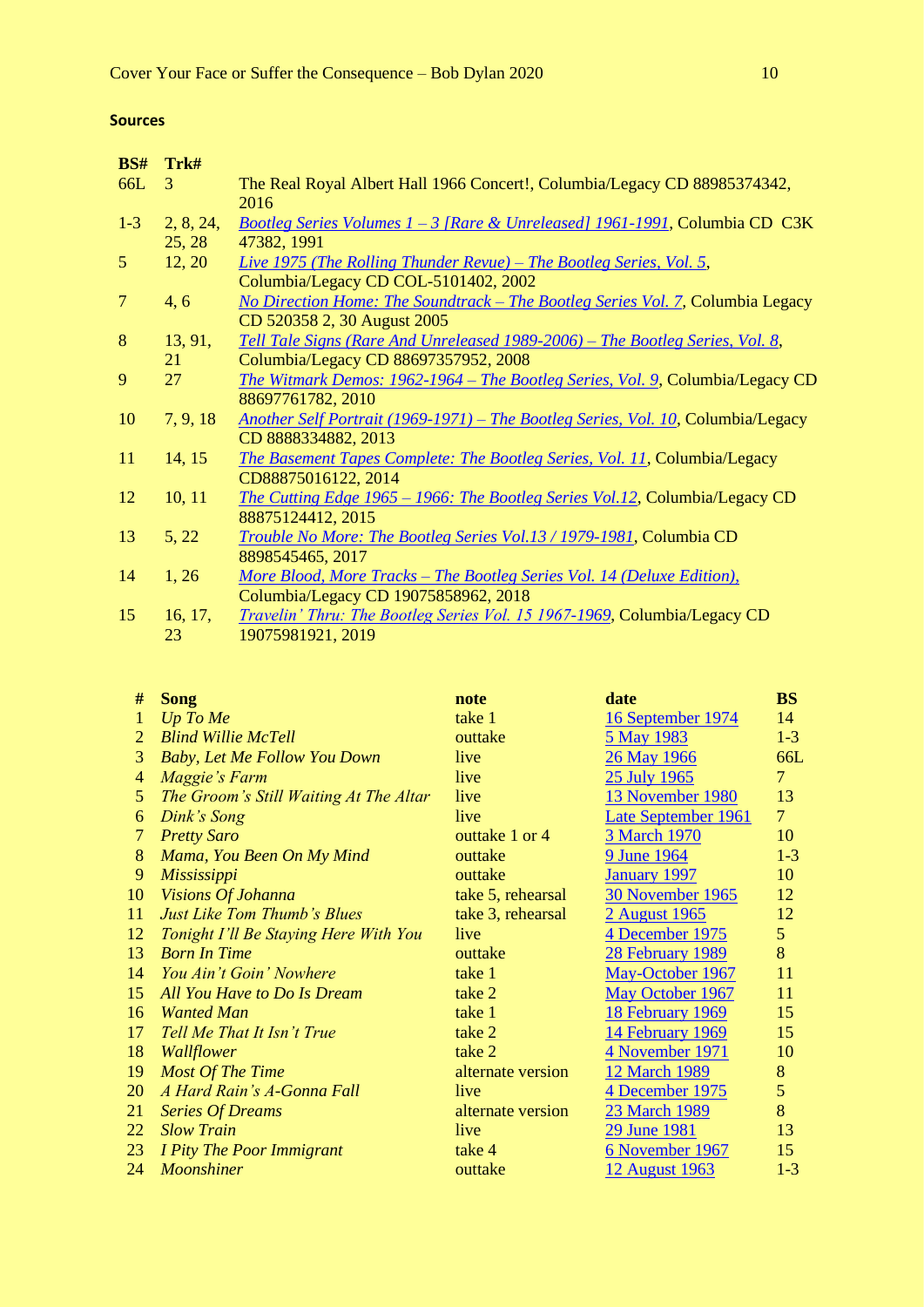Cover Your Face or Suffer the Consequence – Bob Dylan 2020 11

| 25 Seven Days           | live             | 21 April 1976     | $1 - 3$      |
|-------------------------|------------------|-------------------|--------------|
| 26 Tangled Up In Blue   | take 3, remake 3 | 17 September 1974 | 14           |
| 27 Guess I'm Doing Fine | demo             | January 1964      | $\mathbf{Q}$ |
| 28 Every Grain Of Sand  | demo             | 23 September 1980 | $1 - 3$      |

## <span id="page-10-0"></span>**4.3 50th Anniversary Collection 1970**



The 50<sup>th</sup> Anniversary Collections were released in response to a European law stipulating that recordings enter the public domain 50 years after their creation if they aren't officially released by the copyright holder. This 3-disc 50th Anniversary Collection 1970 was made available as an extremely limited release 29 November in Europe only. It includes Dylan's unreleased studio recordings from 1970. Produced for release by Steve Berkowitz Sessions originally produced by Bob Johnston Tapes transferred by Matt Cavaluzzo Rough mixes by Matt Cavaluzzo and Damian Rodriguez Editing and mastering by Steve Addabbo Art Direction and Design: Geoff Gans Product Manager: Jeroen van der Meer Archivist and Project Coordinator: Parker Fishel Additional Research: Jeff Friedman

**Track listing Disc One**

From [New York City 3 March 1970:](https://www.bjorner.com/DSN01790%201970.htm#DSN01790)

Studio B, Columbia Recording Studios, New York City, New York / 4<sup>th</sup> Self Portrait recording session, produced by Bob Johnston:

- 1. *I Can't Help But Wonder Where I'm Bound* (0:39)
- 2. *Universal Soldier* Take 1 (1:09)
- 3. *Spanish Is The Loving Tongue* Take 1 (3:10)
- 4. *Went To See The Gypsy* Take 2 (2:53)
- 5. *Went To See The Gypsy* Take 3 (2:33)
- 6. *Woogie Boogie* (2:06)

From [New York City 4 March 1970:](https://www.bjorner.com/DSN01790%201970.htm#DSN01795) Studio B, Columbia Recording Studios, New York City, New York / 5<sup>th</sup> Self Portrait recording session, produced by Bob Johnston.

7. *Went To See The Gypsy* – Take 4 (2:40) 8. *Thirsty Boots* – Take 1 (3:50)

From [New York City 5 March 1970:](https://www.bjorner.com/DSN01790%201970.htm#DSN01800) Studio A, Columbia Recording Studios, New York City, New York / 6<sup>th</sup> and final Self Portrait recording session, produced by Bob Johnston.

9. *Little Moses* – Take 1 (1:16) 10. *Alberta* – Take 2 (2:55) 11. *Come All You Fair And Tender Ladies* – Take 1 (4:58) 12. *Things About Comin' My Way* – Takes 2 & 3 (2:33) 13. *Went To See The Gypsy* – Take 6 (2:30) 14. *Untitled 1970 Instrumental #1* (2:48)

15. *Come a Little Bit Closer – Take 2* (1:19)

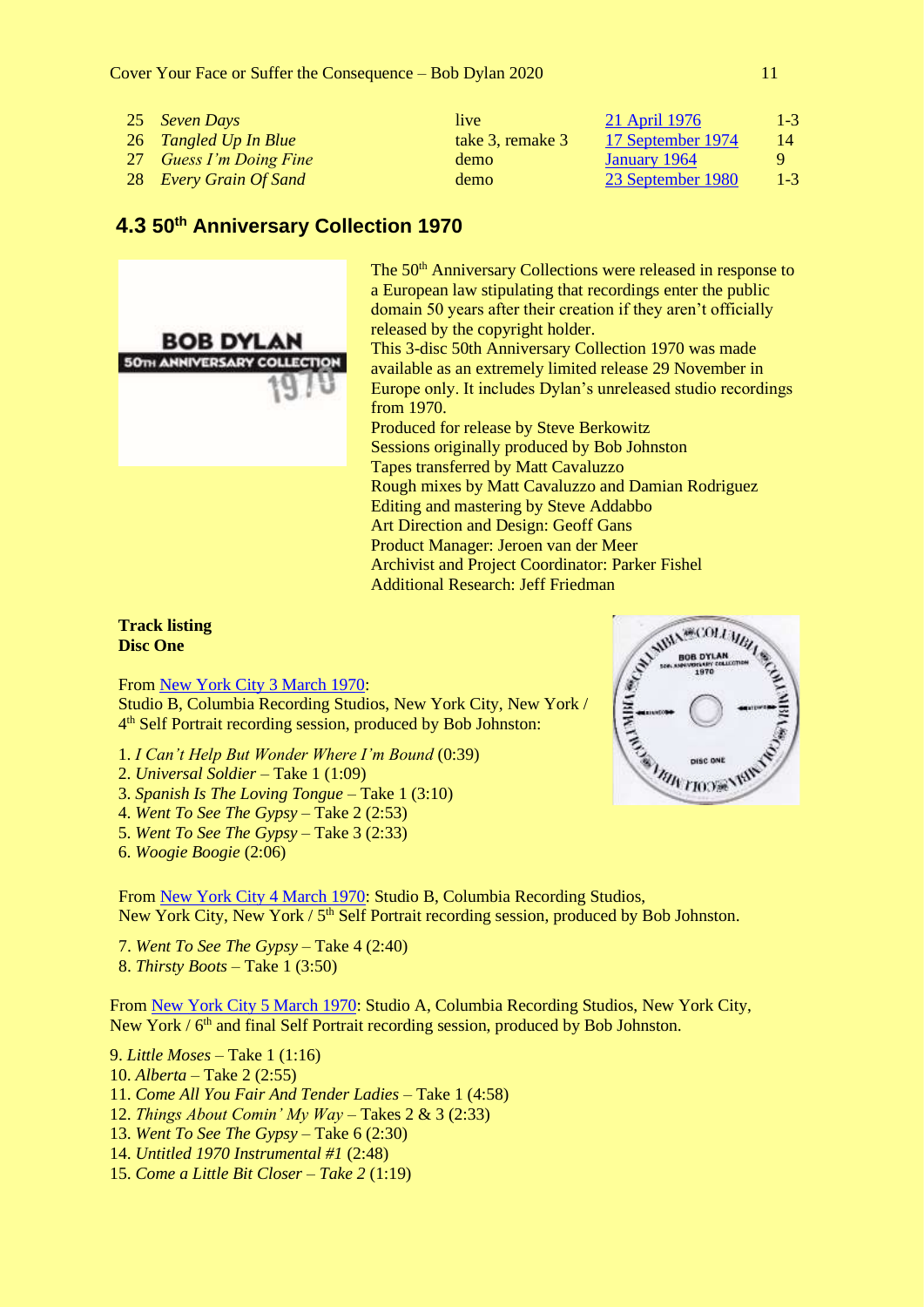16. *Alberta* ¬– Take 5 (2:54)

From [New York City 1 May 1970:](https://www.bjorner.com/DSN01790%201970.htm#DSN01810) Columbia Studio B, New York City, New York / 1<sup>st</sup> New Morning recording session, produced by Bob Johnston.

- 17. *Sign On The Window* Take 2 (3.23)
- 18. *Sign On The Window* Takes 3, 4 & 5 (1:34)
- 19. *If Not For You* Take 1 (0,53)

20. *Time Passes Slowly* – Rehearsal (2:24)

- 21. *If Not For You* Take 2 (3:30)
- 22. *If Not For You* Take 3 (2:55)
- 23. *Song To Woody* Take 1 (3:56)
- 24. *Mama, You Been On My Mind* Take 1 (2:01)
- 25. *Yesterday* Take 1 (2:57)

#### *Note*

The two *Alberta* versions from Disc One (Tracks 10 and 16) are the *same take* but different mixes. One is lossless (Track 10) but the other is from an mp3 (Track 16).

#### **Disc 2**

From New York City 1 May 1970 continued.

- 1. *Just Like Tom Thumb's Blues* Take 1 (3:50)
- 2. *I Met Him On A Sunday (Ronde-Ronde)* Take 1 (2:48)
- 3. *One Too Many Mornings* Take 1 (3:17)
- 4. *Ghost Riders In The Sky* Take 1 (2:32)
- 5. *Cupid* Take 1 (3:30)
- 6. *All I Have To Do Is Dream* Take 1 (2:15)
- 7. *Gates Of Eden* Take 1 (3:53)

From [New York City 1 June 1970:](https://www.bjorner.com/DSN01790%201970.htm#DSN01831) Studio E, Columbia Recording Studios, New York City, New York 2<sup>nd</sup> New Morning recording session, produced by Bob Johnston.

- 21. *Alligator Man* (2:57)
- 22. *Alligator Man* [Rock Version] (2:41)
- 23. *Alligator Man* [Country Version] (2:51)
- 24. *Day Of The Locusts* Take 2 (3:50)
- 25. *Sarah Jane* 1 (3:09)
- 26. *Sign On The Window* (3:41)
- 27. *Sarah Jane* 2 (2:15)

#### **Disc Three**

From [New York City 2 June 1970:](https://www.bjorner.com/DSN01790%201970.htm#DSN01832) Studio E, Columbia Recording Studios, New York City, New York

3<sup>rd</sup> New Morning recording session, produced by Bob Johnston.

1. *If Not For You* – Take 1 (3:14) – same as track #21! 2. *If Not For You* – Take 2 (2:25) – same as track #22!

From [New York City 3 June 1970:](https://www.bjorner.com/DSN01790%201970.htm#DSN01833) Studio E, Columbia Recording Studios, New York City, New York/4<sup>th</sup> New Morning recording session, produced by Bob Johnston.

- 3. *Jamaica Farewell* (4:01)
- 4. *Can't Help Falling in Love* (3:27)
- 5. *Long Black Veil* (6:53)
- 6. *One More Weekend* (3:23)



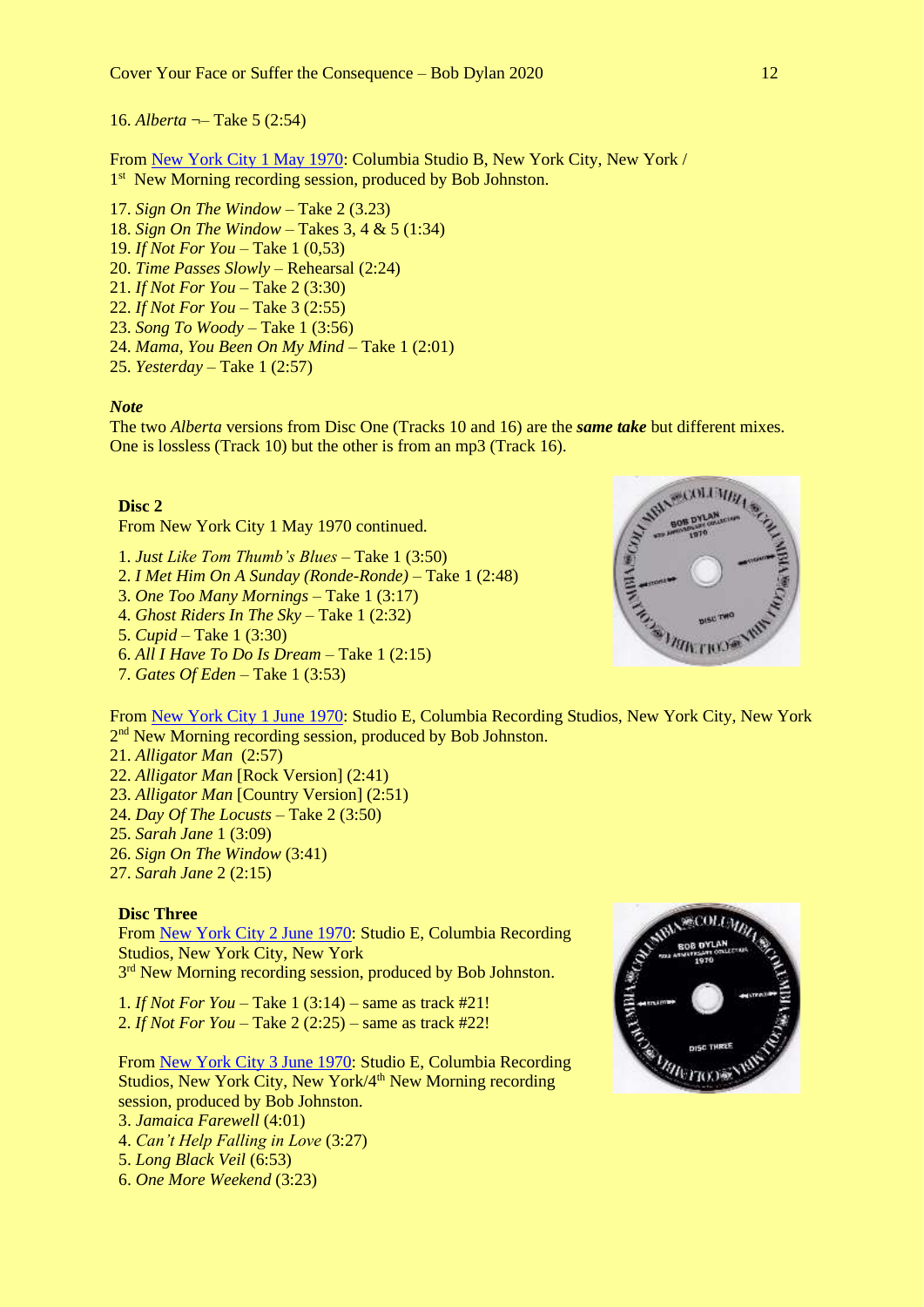From [New York City 4 June 1970:](https://www.bjorner.com/DSN01790%201970.htm#DSN01834) Studio E, Columbia Recording Studios, New York City, New York/

5<sup>th</sup> New Morning recording session, produced by Bob Johnston.

7. *Bring Me Little Water, Sylvie* – Take 1 (4:38)

8. *Three Angels* (2:26)

9. *Tomorrow Is A Long Time* – Take 1 (3:36)

- 10. *Tomorrow Is A Long Time* Take 2 (3:30)
- 11. *New Morning* (3:34)
- 12. *Untitled 1970 Instrumental* #2 (2;39)

From [New York City 5 June 1970:](https://www.bjorner.com/DSN01790%201970.htm#DSN01835) Studio E, Columbia Recording Studios, New York City, New York/

6<sup>th</sup> New Morning recording session, produced by Bob Johnston.

13. *Went To See The Gypsy* (3:03) 14. *Sign On The Window – Stereo Mix* (3:14) 15. *Winterlude* (2:15) 16. *I Forgot To Remember To Forget 1* (2,10) 17. *I Forgot To Remember To Forget 2* (2:24 18. *Lily Of The West* – Take 2 (3:42) 19. *Father Of Night* – Rehearsal (1;31) 20. *Lily Of The West* (3:29)

From [New York City 12 August 1970:](https://www.bjorner.com/DSN01790%201970.htm#DSN01864) Studio E, Columbia Recording Studios, New York City, New York /8<sup>th</sup> and last New Morning recording session, produced by Bob Johnston.

21. *If Not For You* – Take 1 (3:14) – same as track #1! 22. *If Not For You* – Take 2 (3:31) – same as track #2!

#### *Note*

Although take 3 of Sign On The Window is lossy (from an mp3), the 'stereo mix' of that take on Disc 3 (Track 14) is lossless.

Summary of Dylan songs:

#### **Disc 1**

16. *Alberta* (take 5 [take 2?]) **Disc 2** 17. *If Not For You* 18. *Sign on the Window* (take 1) 19. *Sign on the Window* (take 2) 20. *Sign on the Window* (take 3) 23. *Alligator Man* (country version) 24. *Day of the Locusts* (take 2) 26. *Sign on the Window* 27. *Sarah Jane* (take 2) **Disc 3** 1. *If Not For You* (take 1) 2. *If Not For You* (take 2) 6. *One More Weekend* 19. *Father of Night* (rehearsal) 20. *Lily of the West* 21. *If Not For You* (take 1) [as above]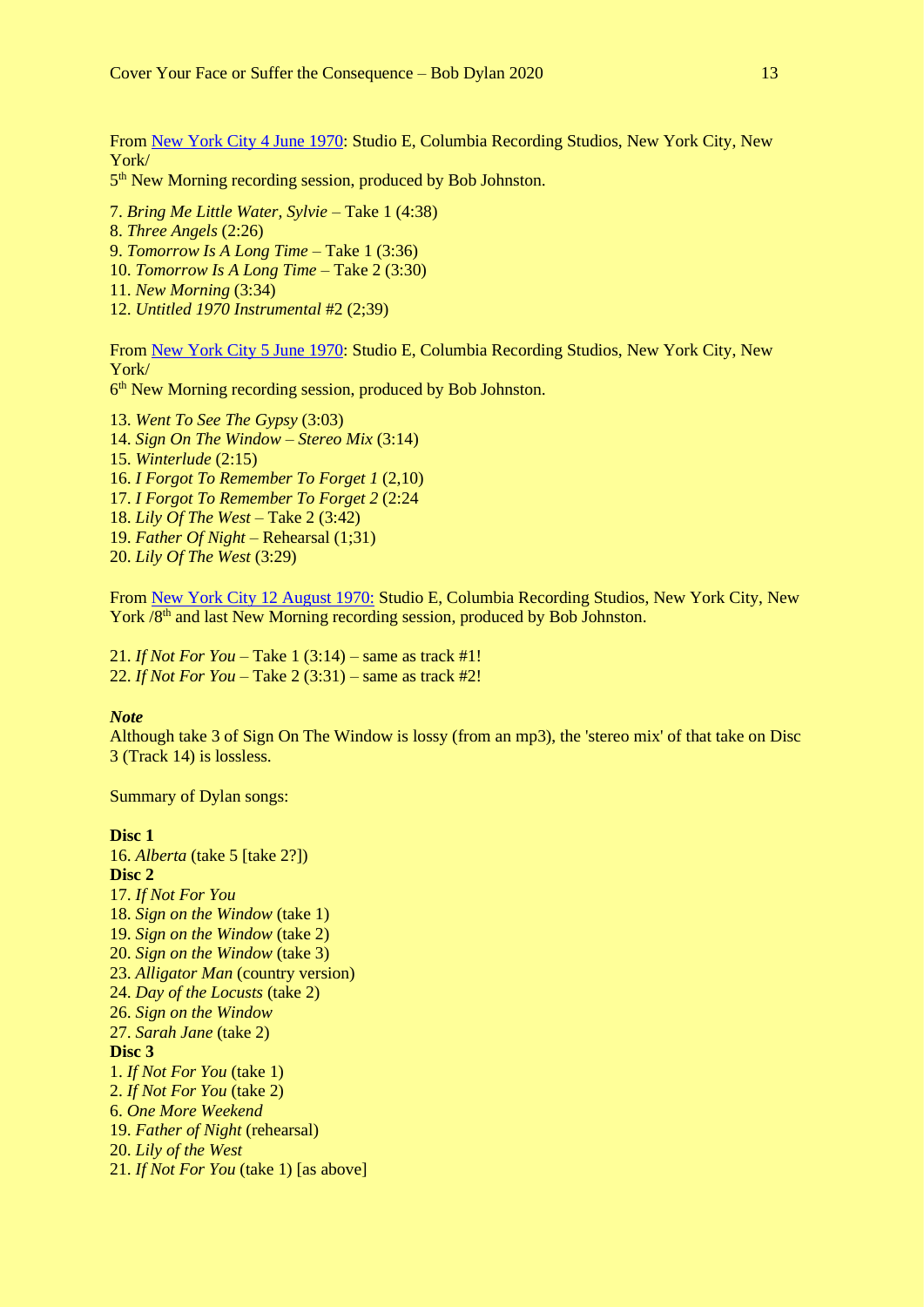22. *If Not For You* (take 2) [as above]

## <span id="page-13-0"></span>**5. THE NEVER ENDING TOUR**

## <span id="page-13-1"></span>**5.1 TOUR OF JAPAN**

This tour was announced late 2019 and cancelled 12 March 2020 due to the Corona pandemic.

## **APRIL**

| 1  | Tokyo, Japan | <b>Zepp DiverCity</b> |
|----|--------------|-----------------------|
| 2  | Tokyo, Japan | <b>Zepp DiverCity</b> |
| 4  | Tokyo, Japan | <b>Zepp DiverCity</b> |
| 5  | Tokyo, Japan | <b>Zepp DiverCity</b> |
| 6  | Tokyo, Japan | <b>Zepp DiverCity</b> |
| 8  | Osaka, Japan | Zepp Namba            |
| 9  | Osaka, Japan | Zepp Namba            |
| 10 | Osaka, Japan | Zepp Namba            |
| 14 | Tokyo, Japan | Zepp Tokyo            |
| 15 | Tokyo, Japan | <b>Zepp Tokyo</b>     |
| 17 | Tokyo, Japan | <b>Zepp DiverCity</b> |
| 19 | Tokyo, Japan | <b>Zepp DiverCity</b> |
| 20 | Tokyo, Japan | <b>Zepp DiverCity</b> |
| 21 | Tokyo, Japan | <b>Zepp DiverCity</b> |
|    |              |                       |

## <span id="page-13-2"></span>**5.2 US SUMMER TOUR**

This tour was announced 9 March 2020 and cancelled 12 May 2020.

## **JUNE**

| $\overline{4}$ | Bend, Oregon            | Les Schwab Amphitheatre               |
|----------------|-------------------------|---------------------------------------|
| 6              | Ridgefield, Washington  | <b>Sunlight Supply Amphitheater</b>   |
| $\overline{7}$ | Auburn, Washington      | <b>White River Amphitheatre</b>       |
| 9              | Eugene, Oregon          | <b>Matthew Knight Arena</b>           |
| 12             | Stateline, Nevada       | <b>Harveys Outdoor Amphitheatre</b>   |
| 13             | Berkeley, California    | <b>Greek Theatre</b>                  |
| 14             | Berkeley, California    | <b>Greek Theatre</b>                  |
| 17             | San Diego, California   | Pechanga Arena                        |
| 18             | Los Angeles, California | <b>Hollywood Bowl</b>                 |
| 20             | Las Vegas, Nevada       | <b>Mandalay Bay Events Center</b>     |
| 21             | Glendale, Arizona       | <b>Gila River Arena</b>               |
| 23             | Albuquerque, New Mexico | <b>Tingley Coliseum</b>               |
| 24             | Amarillo, Texas         | <b>Amarillo Civic Center</b>          |
| 26             | Irving, Texas           | The Pavilion @ Toyota Music Factory   |
| 27             | Little Rock, Arkansas   | <b>Simmons Bank Arena</b>             |
| 28             | Southaven, Mississippi  | BankPlus Amphitheatre @ Snowden Grove |
| 30             | Brandon, Mississippi    | <b>Brandon Amphitheatre</b>           |
|                |                         |                                       |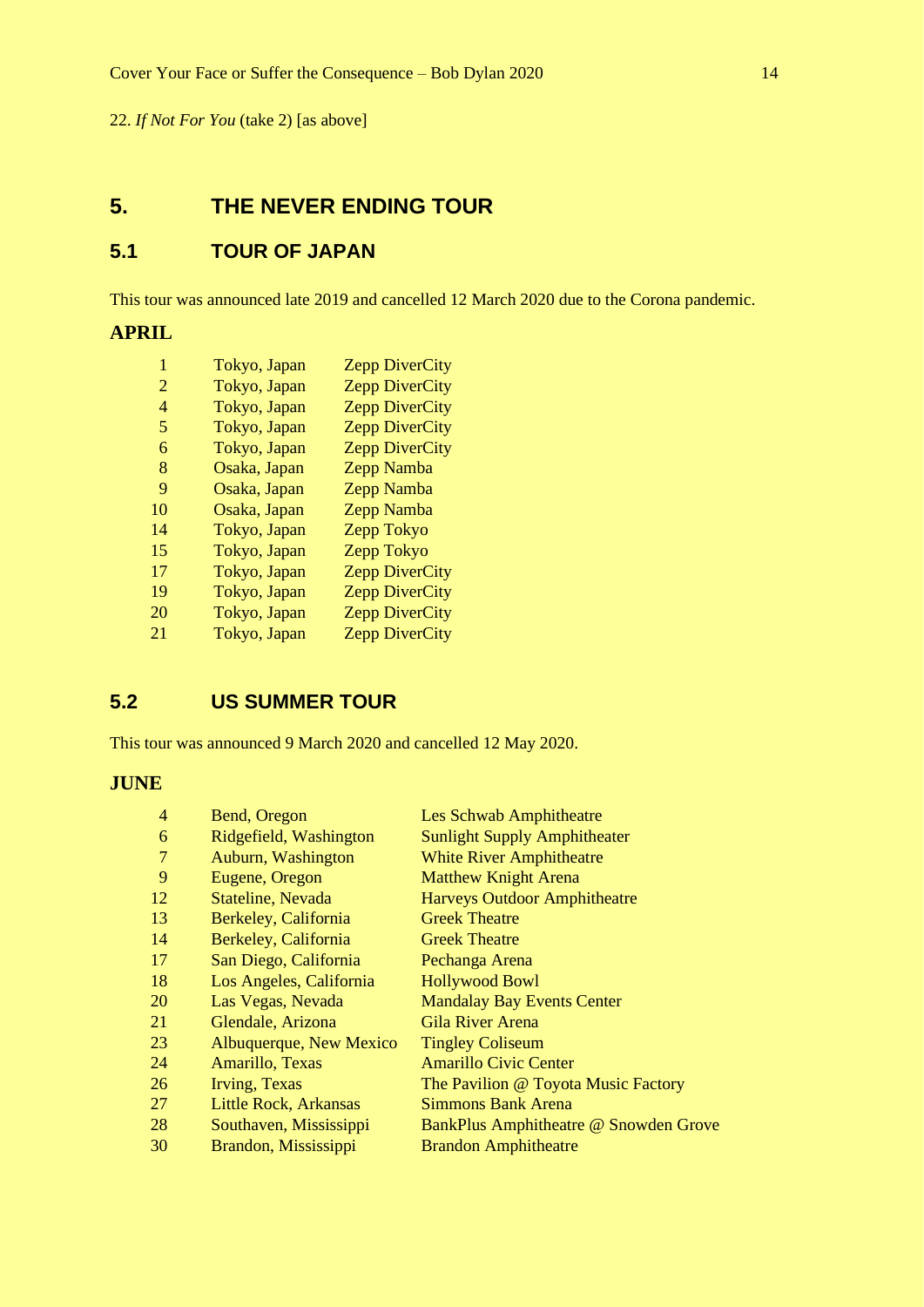## **JULY**

| $\mathcal{D}_{\cdot}$ | Nashville, Tennessee           | <b>Bridgestone Arena</b>                       |
|-----------------------|--------------------------------|------------------------------------------------|
| 3                     | Alpharetta, Georgia            | <b>Ameris Bank Amphitheatre</b>                |
| 5                     | Virginia Beach, Virginia       | <b>Veterans United Home Loans Amphitheatre</b> |
| 7                     | Wilkes-Barre, Pennsylvania     | Mohegan Sun Arena                              |
| 8                     | <b>Forest Hills, New York</b>  | <b>Forest Hills Stadium</b>                    |
| <sup>9</sup>          | Saratoga Springs, New York     | Saratoga Performing Arts Center                |
| 11                    | <b>Essex Junction, Vermont</b> | <b>Champlain Valley Exposition</b>             |
| 12                    | <b>Bethel Woods, New York</b>  | <b>Bethel Woods Center for the Arts</b>        |
|                       |                                |                                                |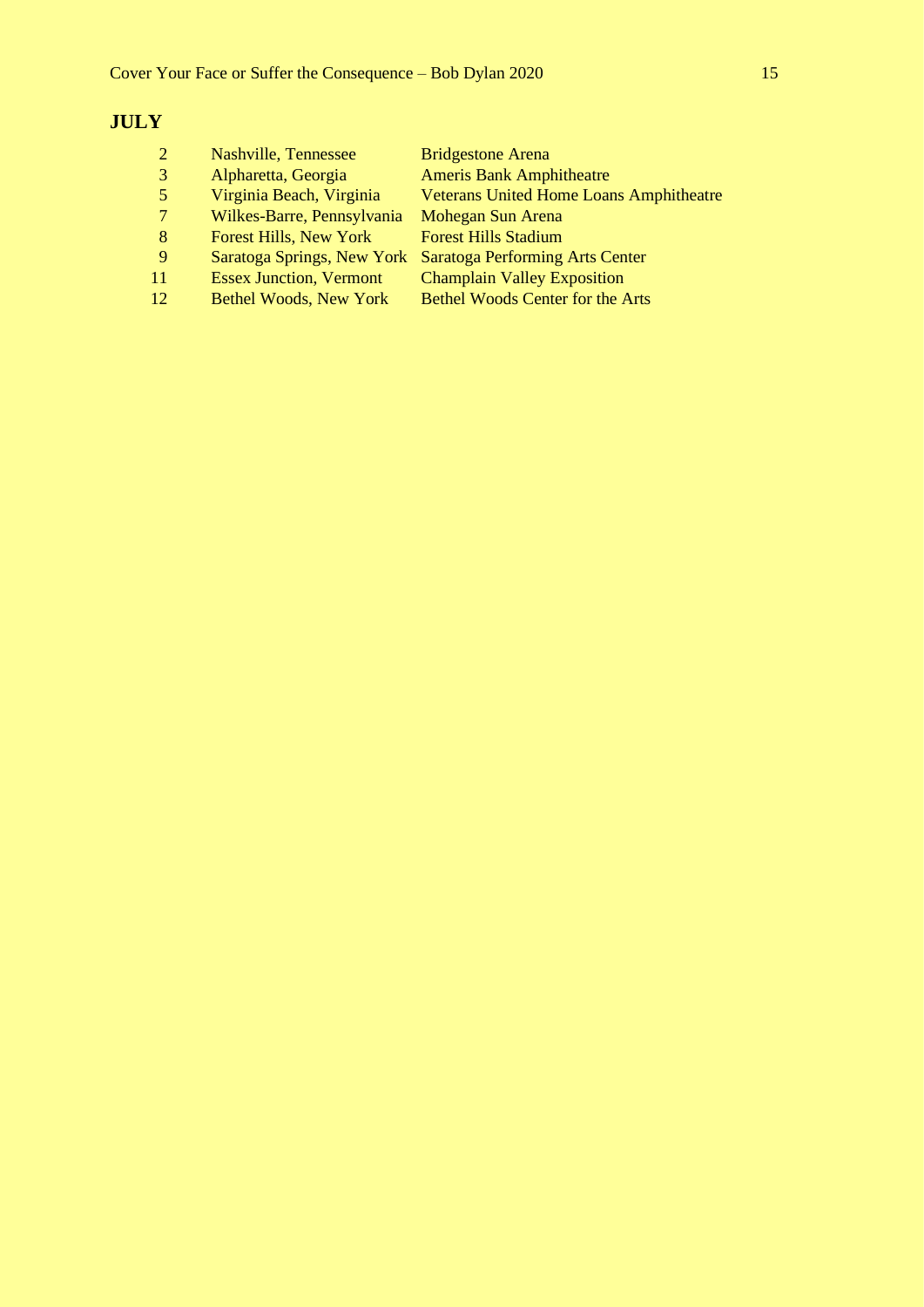## <span id="page-15-0"></span>**6. NEW BOOKS**

#### **Derek Barker: The Songs He Didn't Write. Bob Dylan Under The Influence. A Supplement. [Isis Magazine](https://www.bobdylanisis.com/product/songs-he-didnt-write-supplement/) 2002. Softback 144 pages.**

This book looks at all new instances of Bob Dylan's recordings and performances of 'cover' songs since the original 2008 publication of The Songs He Didn't Write.

All of Dylan's American Songbook and Christmas recordings – 68 in all – are contained in this update. These sit alongside a further 120 songs, some performed in concert, but mostly they are from recently discovered recording sessions like The Complete Basement Tapes, the 1980-81 Rundown Studios sessions for Shot Of Love, the June 1981 tour rehearsals, Terry Gans' 2020 documentation of the Infidels recording sessions and more. Finally, there are a handful of additions and omissions from the original book. In total, this update contains 188 entries.

#### **Christopher E Bowman: Me, The Boat And A Guy Named Bob [Tradewind Publishing](http://tradewindpublishing.com/index.html) 2020. Softback 452 pages.**

In the spring of 1972, a twenty-year-old kid from California took off to see the world. His journey led him down the East African coast and across several oceans to a magical Caribbean island and the building of a beautiful schooner: *Water Pearl*, partly owned by Bob Dylan. "I'm either in New York or on the West Coast or down in the Caribbean. Me and another guy own a boat down there," Dylan once said. Finally, after forty years, here is the story of the cosmic chain of events behind Dylan's boat.



The Never Ending Tour is the popular name for Bob Dylan s endless touring schedule. During the course of the tour, musicians have come and gone as the band continued to evolve. The shows amassed a huge fan base with some fans travelling from around the world to attend as many Dylan shows as possible. Dylan played his 2,000th show of the Never Ending Tour in October 2007 and his 3,000th show of the Never Ending Tour in April 2019, in Innsbruck, Austria (featured in the book). Dylan has attributed much of the versatility of his live shows to the talent of his backing band, with whom he recorded each of his 21st Century studio albums. The tour s name was cemented when a journalist asked Dylan if it was a never ending tour. which Dylan affirmed. Since then he has tried to pay down the tag saying in a recent interview , Critics should know there is no such thing as forever .





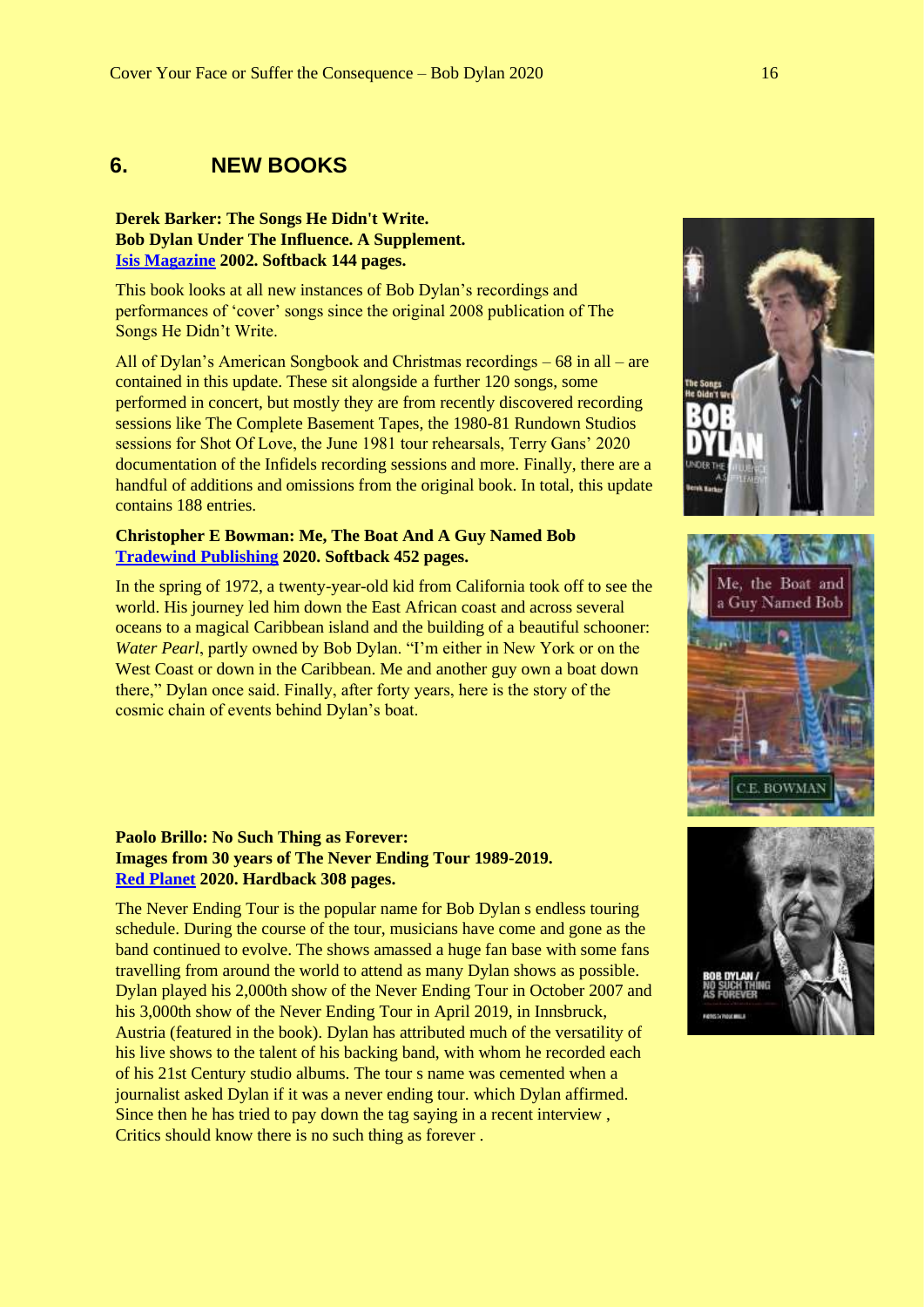#### **Mary Freeman: Bob Dylan's Command of Metaphor and other essays Shed Chamber Press 2020, Softback 156 pages.**

Written at the height of Bob Dylan's popularity, this book's essays link his metaphors to the poetry of Shakespeare, Blake, Donne, and T.S. Eliot. Literary critics as diverse as Aristotle, Coleridge, Philip Wheelwright, and Northrup Frye concur that the command of metaphor may be the most important native talent for a poet to possess. In this book their theories are brought to bear on Dylan's lyrics in close studies, answering the question "Why was Bob Dylan awarded the Nobel prize for \*literature\* in 2016?" In addition, one essay (entitled "Chapter Three"), explores the Sixties, the reasons for the cultural revolution that happened then, and how the metaphors in the lyrics of Bob Dylan, a major voice in the day, relate to it.

### **Terry Gans: Surviving In A Ruthless World. Bob Dylan's Voyage to Infidels.**

**[Red Planet](https://www.bobdylanisis.com/product/surviving-in-a-ruthless-world-bob-dylans-voyage-to-infidels/) 2020. Hardback 264 pages.**

With permission and authorization, Surviving in a Ruthless World tells the story of the lyrical development of the songs and the shifts in style throughout the recording sessions for Bob Dylan's *Infidels* album. The book is packed with new material much of which Gans obtained through his unprecedented research access to the Tulsa Bob Dylan Archives.

#### **Aubrey L. Glazer: God Knows, Everything is Broken: The Great (Gnostic) Americana Songbook of Bob Dylan. Penni Publications 2019. Softback 415 pages.**

What is it about the songbook of Bob Dylan that continues to captivate our deeper yearnings for meaning and hope in a world so dark and broken? While Dylan's songbook has been analyzed in numerous studies, whether as classical literature, as scriptural theology, as mystical prophesy, or as the musings of a Zen master, the present study, God Knows Everything is Broken, aims to be a "generative" exploration of the depth and breadth of Dylan's songbook in as of yet unexplored registers by examining the uniquely cynical but coherent gnostic theology within the arc of his lyrics.



Bob Dylan's Command of<br>Metaphor and other essays

SURVIVING IN A **RUTHLESS WORLD** 

**Bob Dylan's Voyage to Infle** 

Mary Freeman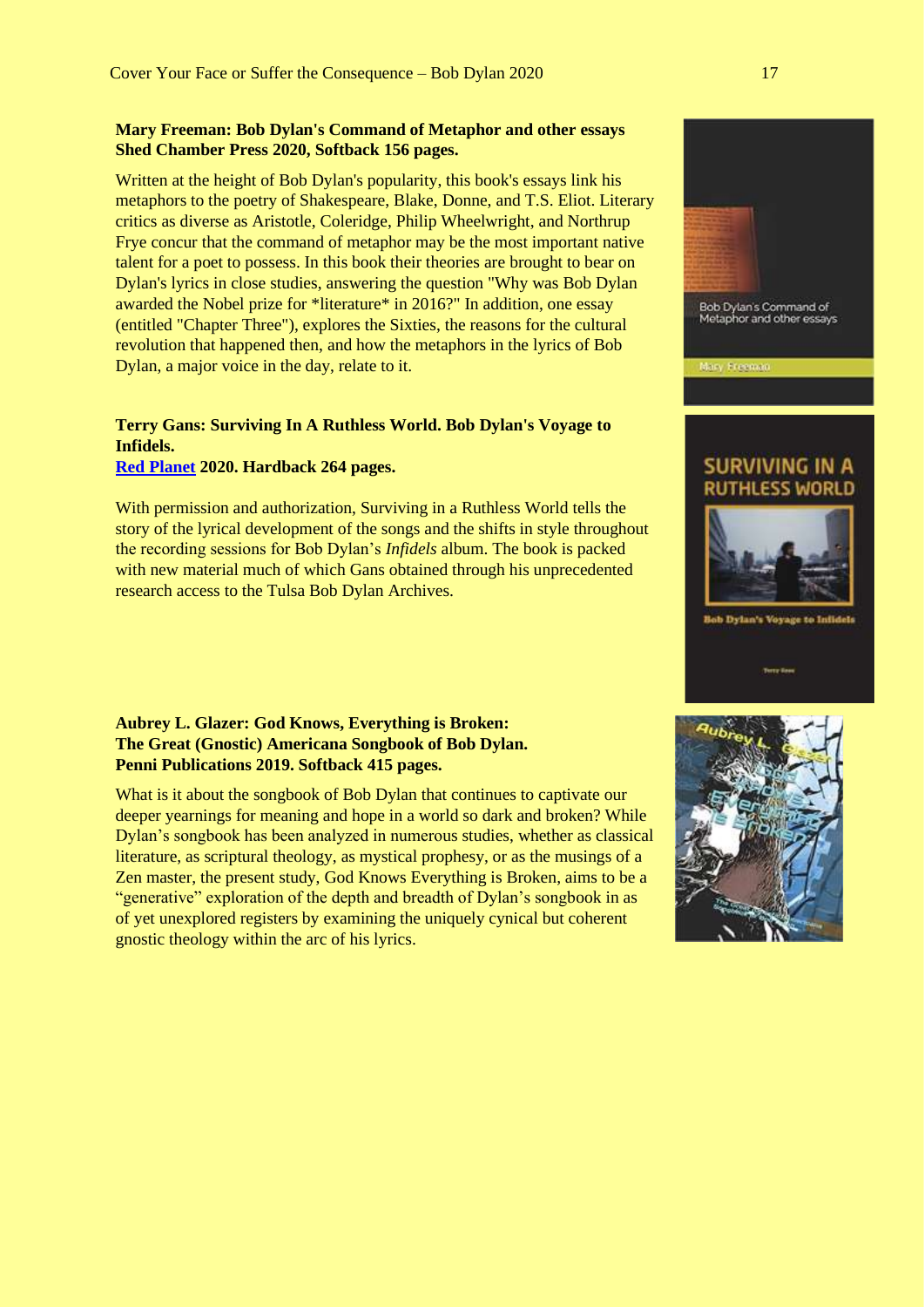#### **Glenn Hughes: From Dickinson to Dylan: Visions of Transcendence in Modernist Literature [University of Missouri Press](https://upress.missouri.edu/) 2020, Hardback. 192 pages.**

Glenn Hughes examines the ways in which six literary modernists - Emily Dickinson, Marcel Proust, T. S. Eliot, Ezra Pound, Samuel Beckett, and Bob Dylan - have explored the human relationship to a transcendent mystery of meaning. Hughes argues that visions of transcendence are, perhaps surprisingly, a significant feature in modernist literature, and that these authors' works account for many of the options for interpreting what transcendent reality might be. This work is unique in its extended focus, in a comparative study spanning a century, on the persistence and centrality in modernist literature of the struggle to understand and articulate the dependence of human meaning on the mystery of transcendent meaning**.**

#### **Spencer Leigh: Bob Dylan Outlaw Blues Foreword by Ian Mcnabb [McNidder & Grace](https://mcnidderandgrace.com/) 2020. Softback 511 pages.**

Yes, this is yet another biography! Despite his age, Bob Dylan still tours extensively. Famously known for not looking happy, the author looks at what motivates him. `Journalists are very fond of saying Bob Dylan is an enigma,' says Spencer Leigh, `but that word is flawed. It's as good as saying you don't know... I have not called Bob Dylan an enigma at any point in the book as I have tried to find answers.' Spencer Leigh has spoken to over 300 musicians, friends and acquaintances of Bob Dylan in his research for this book.

#### **Jochen Markhorst: Mississippi Bob Dylan's midlife masterpiece Independent published 2020, Softback 93 pages.**

"I know of two versions of Mississippi. We thought we were done with "Love And Theft", and then a friend of Bob's passed him a note, and he said, oh, yeah, I forgot about this: Mississippi," drummer David Kemper tells in 2008.For any other artist it would be a career highlight, but Dylan "forgets" he still has a masterpiece like Mississippi shelved in a drawer. The song has been in that drawer for almost five years. During the run-up to and the recordings for Time Out Of Mind, in 1996 and 1997, Dylan made a few attempts, but in the end, out of dissatisfaction with Daniel Lanois's approach, he rejects the recordings. The release of those rejected recordings, on The Bootleg Series: Tell Tale Signs (2008), doesn't really reveal what may have dissatisfied the master. Beautiful versions of an extraordinary song.

#### **Jochen Markhorst: Where Are You Tonight? (Journey Through Dark Heat): Bob Dylan's Hushed-Up Classic from 1978. Independent published 2020, Softback 85 pages.**

"I don't know if I could name all twenty-nine of my records, but I could name some of them. I liked a bunch of albums I did in the eighties. I liked Street-Legal a whole lot. I did that in the seventies." So Bob Dylan recollected with interviewer Denise Worrell in November 1985 at his home in Malibu. Partly posed, no doubt. Dylan can probably list more than "some of" his own albums. But it's telling that Street Legal is the only one he mentions. At the time, in







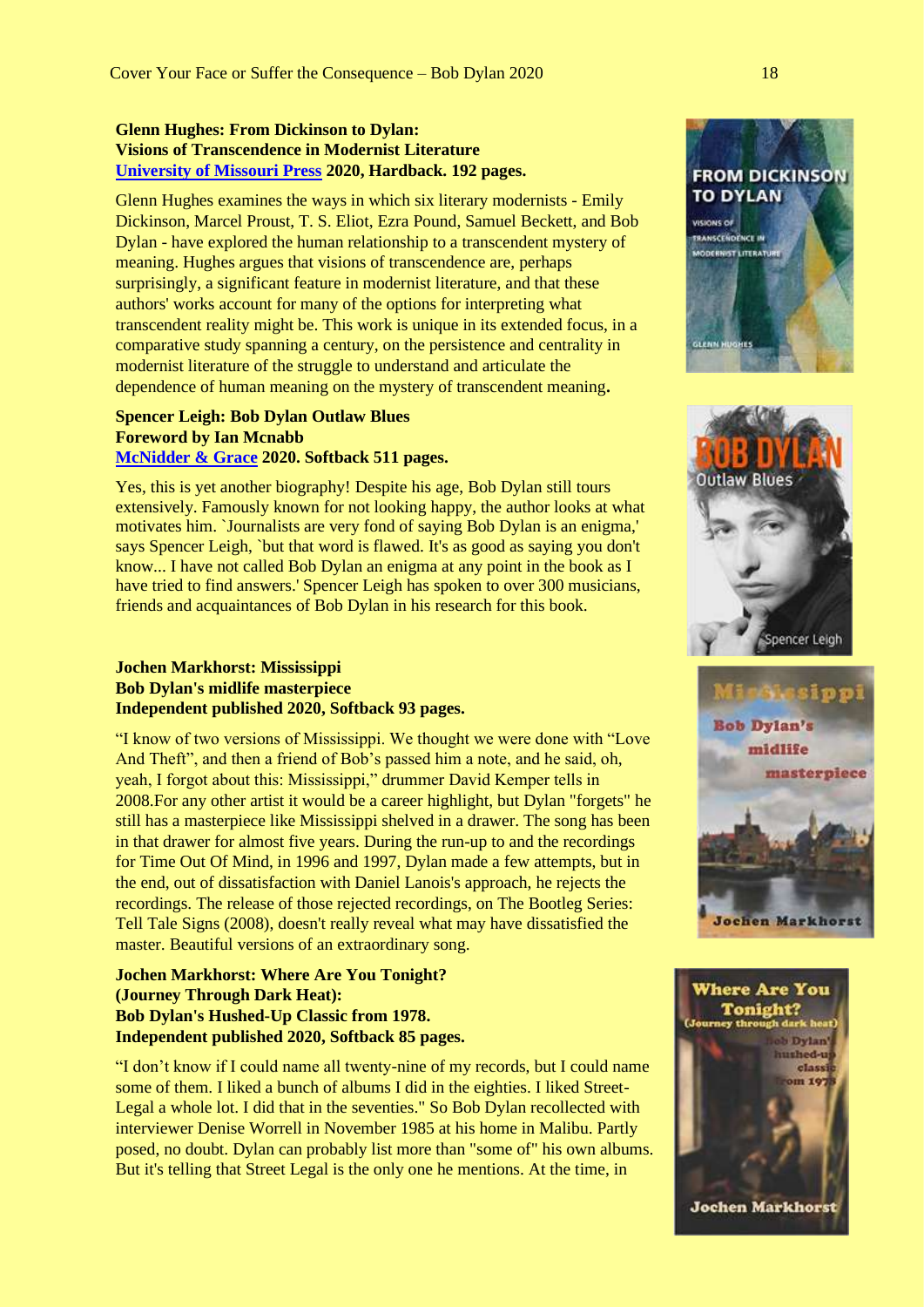1978, Street-Legal was critically burned to the ground in his own country. It bothers him. From September through December in 1978, Dylan toured the United States, performing songs from the new album, but not many and not wholeheartedly. And when he does, he remarkably often announces them with a somewhat sour introduction, even when announcing the album's highlight, on December 9, 1978 in Columbia, the last time Dylan will perform the song: "Thank you. We'd like to do a song from the new album called Street-Legal. This was a single. I know it sold about 100 copies. Anyway, I think it just sold 25, but I guess that we can play it anyway." That's not true. "Where Are You Tonight?" did not sell a hundred copies. Not even twenty-five. The song – one of the very great songs in Dylan's oeuvre – has never been released as a single at all! Anyway, after December 9, 1978, Dylan never looked back at this monumental song, Markhorst does.

#### **Jochen Markhorst: Blonde On Blonde: Bob Dylan's Mercurial Masterpiece. Independent published 2020, Softback 160 pages**.

The Nobel Prize for Literature awarded to Bob Dylan in 2016 is met with resistance. But we can all agree that the songs of the old bard have penetrated the collective memory worldwide. When asked what makes him so Nobel Prize worthy, the late Sara Danius, then Secretary of the Swedish Academy, replied, "You may start with Blonde On Blonde, the album from 1966. It's got many classics. It's an extraordinary example of his brilliant way of rhyming and putting together refrains, and his pictorial way of thinking." She is not the only one who is touched by the "pictorial way of thinking" on that record. Jerry Garcia always treated "Visions Of Johanna" like a relic, Mick Jagger sings "Just Like A Woman" at the memorial service for his partner, Roger Waters claims that "Sad-Eyed Lady Of The Lowlands" changed his life and Tom Waits says about that monument: "A grand song. It's like Beowulf, it takes me to the meadow." In Blonde On Blonde, Bob Dylan's mercurial masterpiece, Dylan scholar Markhorst takes the reader through the beauty and background of both the album's fourteen songs and its outtakes.

#### **Jochen Markhorst: The Basement Tapes: Bob Dylan's Summer of 1967. Independent published 2020, Softback 240 pages.**

Woodstock, 1967: The Summer Of Love passes Dylan by. While *Sergeant Pepper* showers the popular music scene with the sounds of sitar, trumpets, tape experiments, strings, studio effects, and psychedelics, Dylan and The Band hole up for months in the countryside in a big house, playing antique folk and country songs in the basement of Big Pink. In between, he tinkers and jams with The Band on about seventy new songs that sound both fresh and old-fashioned at the same time. Some of them are gratefully picked up by others. Manfred Mann scores with "The Mighty Quinn", Julie Driscoll has a hit with "This Wheel's On Fire", The Byrds have a hit with "You Ain't Going Nowhere," and nearly half the music world happily records "I Shall Be Released." As for the originals: the world has to make do with pirated releases – especially *The Great White Wonder*, the legendary first rock bootleg. In 1975, The Basement Tapes is released, on which a modest, polished selection of the recordings can be found; only in 2014 are almost all of the recordings officially released, in The *Basement Tapes Complete*, volume 11 in The Bootleg Series. In his sixth Dylan book, Jochen Markhorst takes the reader



**Basement Tapes Bob Dylan's** Summer of 1967

The

**Jochen Markhorst**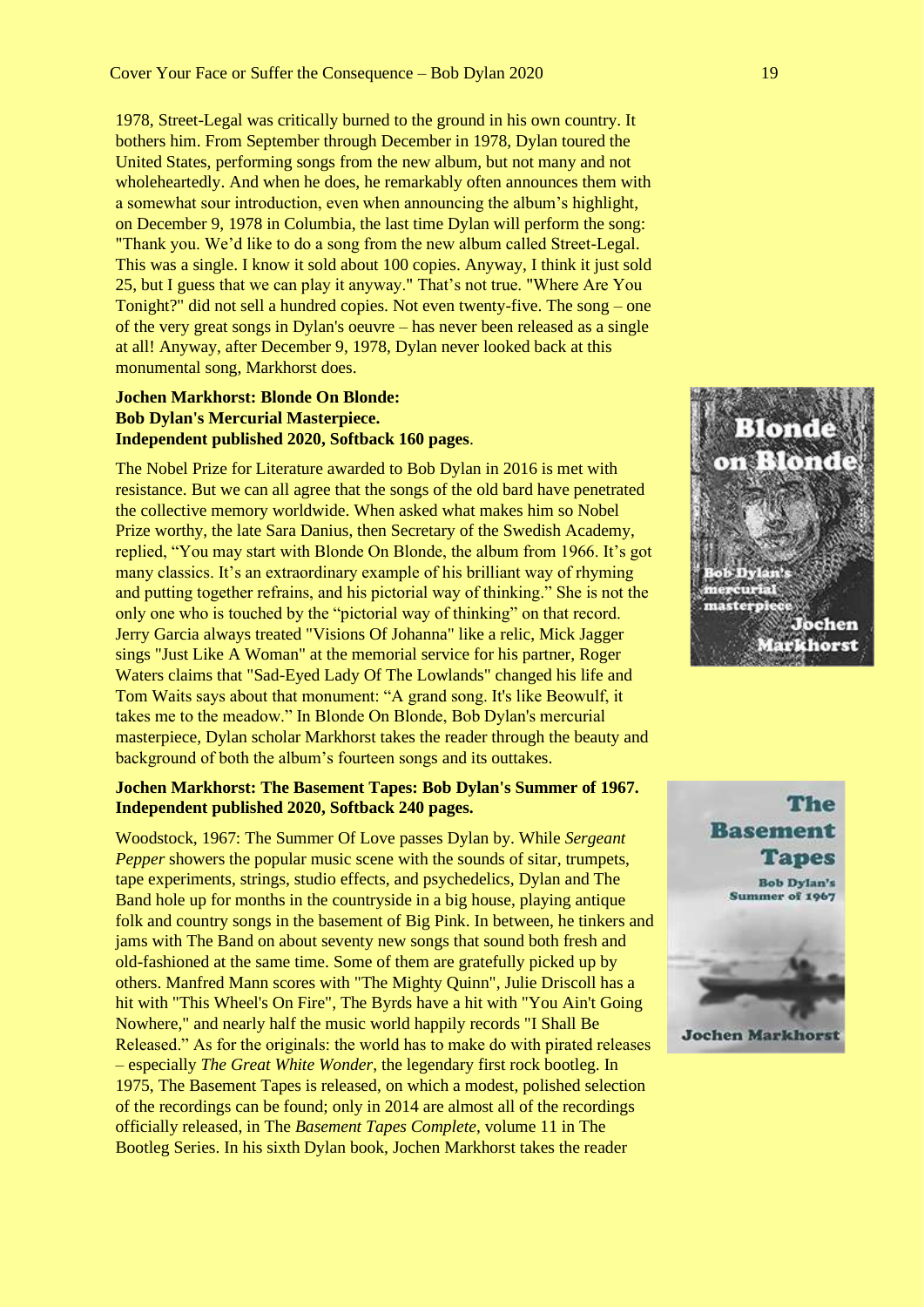along 32 of the best and most completed Basement songs, highlighting the background, history, and impact of the legendary *Basement Tapes*.

#### **Jochen Markhorst: Desolation Row: Bob Dylan's Poetic Letter from 1965. Independent published 2020, Softback 131 pages.**

Bob Dylan's legendary 1965 album *Highway 61 Revisited* is still considered one of the best albums in rock history. The opening song "Like A Rolling Stone" is a meterorite whose impact shook the world. When Bruce Springsteen is asked if he feels he owes Dylan anything, The Boss replied: "When I was sixteen and I had Highway 61 on my little mono record player in my room at night, I'd listen to it a thousand times. It's one of those debts that you can never repay." Of the album Dylan says, "I could buy it myself." The final track is the only exclusively-acoustic track on the record, the long, melancholic, poetic explosion "Desolation Row", Dylan's kaleidoscopic impression of "what goes on around here", the mysterious masterpiece that is a first building block of his later Nobel Prize. "Like Desolation Row...there's no logical way that you can arrive at lyrics like that. I don't know how it was done," Dylan mused more than twenty years later, in 1987. In Desolation Row: Bob Dylan's Poetic Letter from 1965, the seventh Dylan book by Dylan scholar Jochen Markhorst, the reader is taken through the history, background and impact of the ten-verse song, the recording sessions, and the aftermath of its release, in which he comes close to unlocking the song's mysteries.

#### **Andrew Muir; The true Performing of it. Bob Dylan & William Shakespeare. Updated edition. [Red Planet](https://www.bobdylanisis.com/product/the-true-performing-of-it-dylan-shakespeare-updated/) 2020. Softback 402 pages.**

Andrew Muir's 2019 book about Bob Dylan & William Shakespeare has been updated with a new 10,000-word Afterword. Entitled "The Time is Out of Joint," the new chapter looks at happenings since the publication of the original book including the release of Rough & Rowdy Ways with its many Shakespeare allusions.

#### **Adrian Smith: Slouching Towards Big Pink. Essays on Bob Dylan and The Band, Woody Guthrie and Franklin Delano Roosevelt. [Takahe Publishing](http://www.takahepublishing.co.uk/) 2020, Softback 231 pages.**

This book focuses on Bob Dylan and The Band's performances at the Woody Guthrie tribute concerts staged in Carnegie Hall on January 20, 1968, and on a deeply controversial song that Dylan has never reprised: Guthrie's last complete composition, "Dear Mrs. Roosevelt". Why Woody Guthrie wrote "Dear Mrs Roosevelt", and how Bob Dylan rescued it from obscurity twenty years later, reflects the close relationship between 'people's music' and progressive politics in America from the 1930s to the 1960s. No president has been celebrated in song as much as Franklin Delano Roosevelt, and no First Lady has loved folk music like Eleanor Roosevelt – this is as much their story as that of Guthrie, Dylan, and his sidemen.







#### SLOUCHING TOWARDS BIG PINK Essays on Bob Dylan and The Band,<br>Woody Guthrie, and Franklin Delano I

ADRIAN SMITH